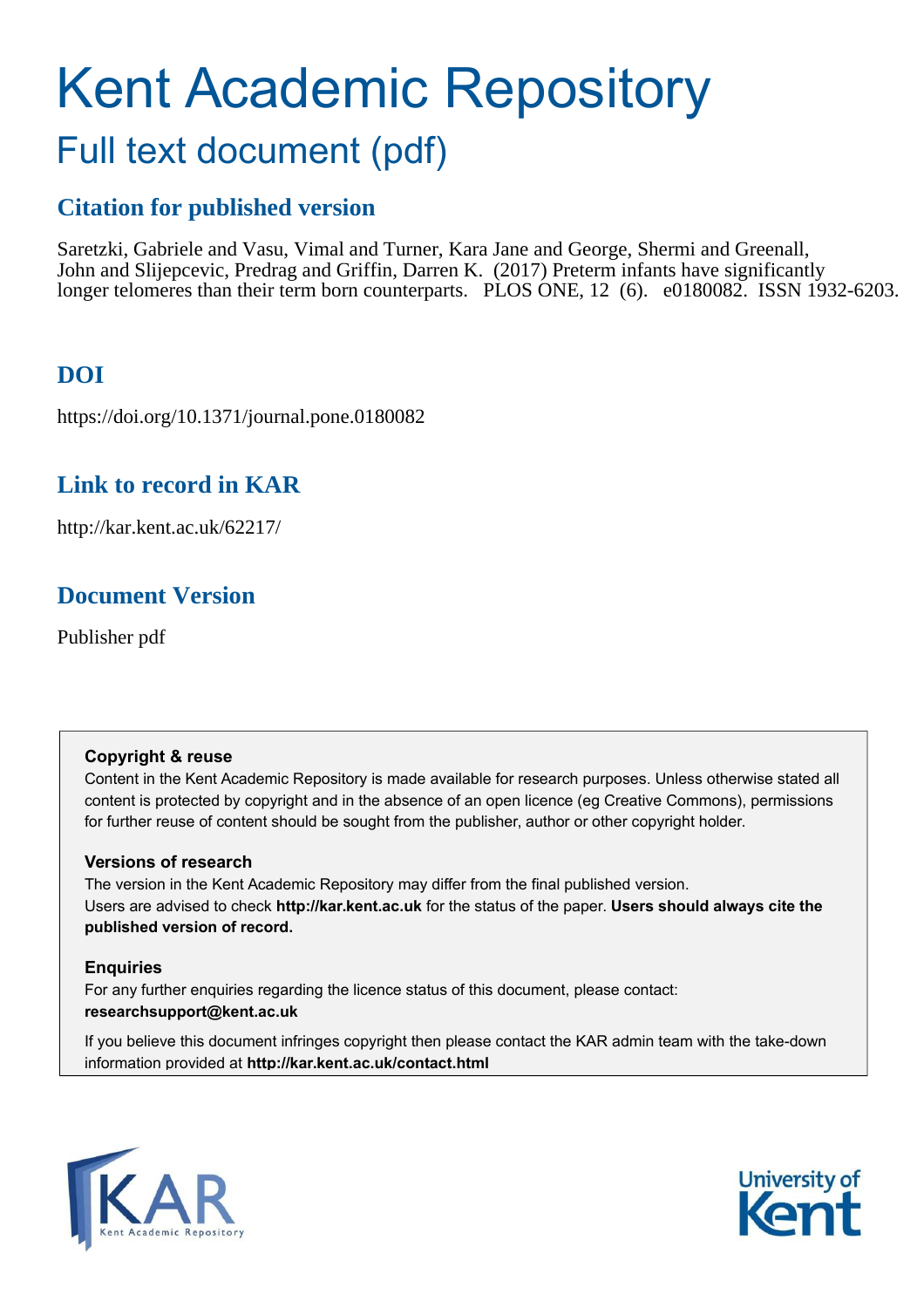

# **G** OPEN ACCESS

**Citation:** Vasu V, Turner KJ, George S, Greenall J, Slijepcevic P, Griffin DK (2017) Preterm infants have significantly longer telomeres than their term born counterparts. PLoS ONE 12(6): e0180082. <https://doi.org/10.1371/journal.pone.0180082>

**Editor:** Gabriele Saretzki, University of Newcastle, UNITED KINGDOM

**Received:** March 21, 2016

**Accepted:** June 9, 2017

**Published:** June 28, 2017

**Copyright:** © 2017 Vasu et al. This is an open access article distributed under the terms of the [Creative Commons Attribution License,](http://creativecommons.org/licenses/by/4.0/) which permits unrestricted use, distribution, and reproduction in any medium, provided the original author and source are credited.

**Data Availability Statement:** All relevant data are within the paper and its Supporting Information files.

**Funding:** This work was supported from the Medical Research Council (GB) (case studentship sponsored by Digital Scientific UK) and via an East Kent Hospitals University NHS Foundation Trust internal project grant scheme award is acknowledged. The funders had no role in study design, data collection and analysis, decision to publish, or preparation of the manuscript.

<span id="page-1-0"></span>RESEARCH ARTICLE

# Preterm infants have significantly longer telomeres than their term born counterparts

#### **Vimal Vasu1,2\*, Kara J. Turner<sup>2</sup> , Shermi George<sup>1</sup> , John Greenall<sup>1</sup> , Predrag Slijepcevic<sup>3</sup> , Darren K. Griffin<sup>2</sup>**

**1** Department of Child Health, East Kent Hospitals University Foundation NHS Trust, William Harvey Hospital, Ashford, Kent, United Kingdom, **2** University of Kent, School of Biosciences, Giles Lane, Canterbury, Kent, United Kingdom, **3** Brunel University London, Department of Life Sciences, College of Health and Life Sciences, Uxbridge, Middlesex, United Kingdom

\* vimal.vasu@nhs.net

## Abstract

There are well-established morbidities associated with preterm birth including respiratory, neurocognitive and developmental disorders. However several others have recently emerged that characterise an 'aged' phenotype in the preterm infant by term-equivalent age. These include hypertension, insulin resistance and altered body fat distribution. Evidence shows that these morbidities persist into adult life, posing a significant public health concern. In this study, we measured relative telomere length in leukocytes as an indicator of biological ageing in 25 preterm infants at term equivalent age. Comparing our measurements with those from 22 preterm infants sampled at birth and from 31 term-born infants, we tested the hypothesis that by term equivalent age, preterm infants have significantly shorter telomeres (thus suggesting that they are prematurely aged). Our results demonstrate that relative telomere length is highly variable in newborn infants and is significantly negatively correlated with gestational age and birth weight in preterm infants. Further, longitudinal assessment in preterm infants who had telomere length measurements available at both birth and term age  $(n = 5)$  suggests that telomere attrition rate is negatively correlated with increasing gestational age. Contrary to our initial hypothesis however, relative telomere length was significantly *shortest* in the term born control group compared to both preterm groups and longest in the preterm at birth group. In addition, telomere lengths were not significantly different between preterm infants sampled at birth and those sampled at term equivalent age. These results indicate that other, as yet undetermined, factors may influence telomere length in the preterm born infant and raise the intriguing hypothesis that as preterm gestation declines, telomere attrition rate increases.

### **Introduction**

Preterm birth, defined by the World Health Organisation as birth at less than 37 weeks completed gestation, is estimated to account for 14.9 million or 11.1% of all births worldwide. Although survival rates are improving, recent data suggests that preterm birth is a risk factor in half of all neonatal deaths and that 1 million deaths each year are a direct result of complications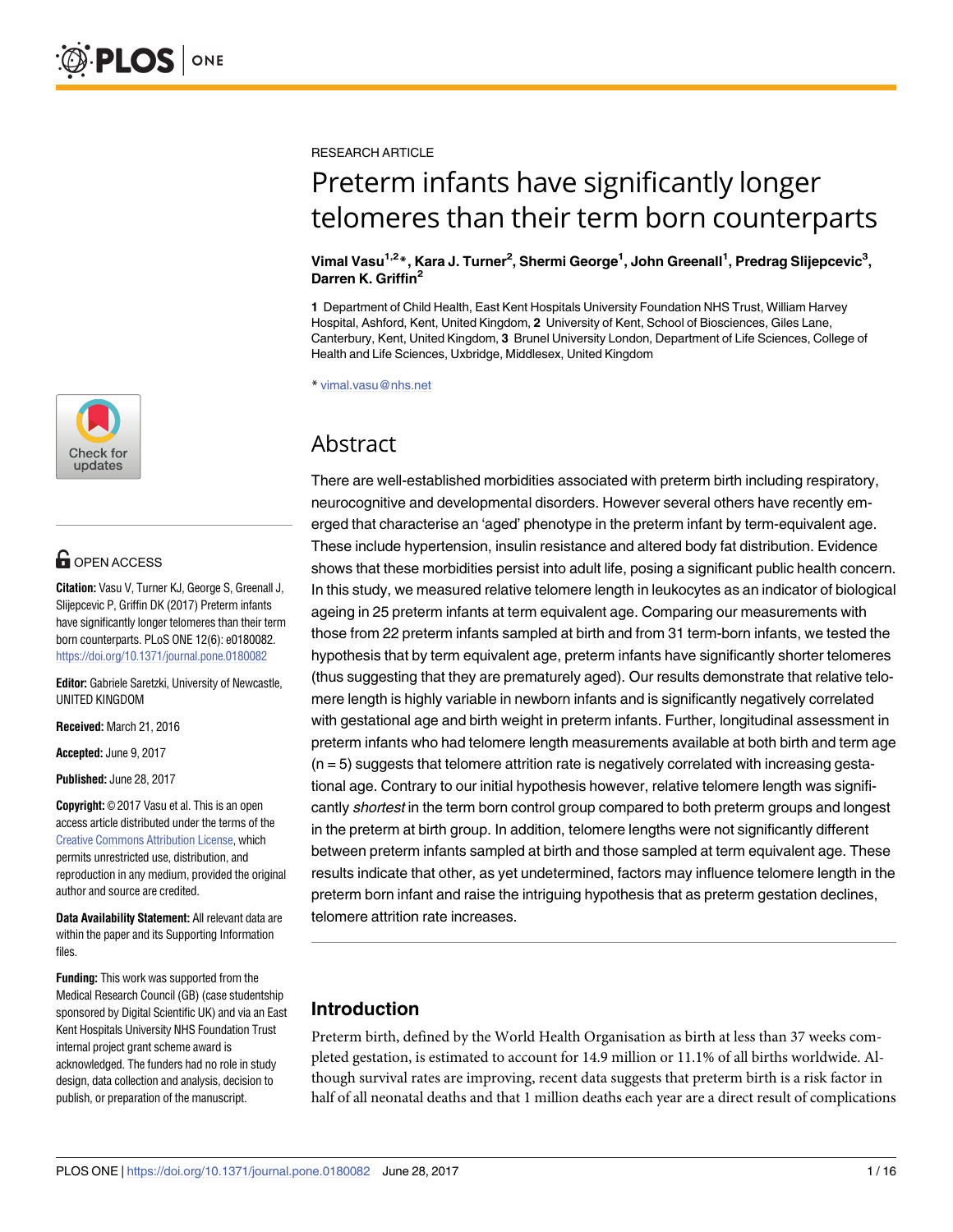<span id="page-2-0"></span>

**Competing interests:** The authors have declared that no competing interests exist.

associated with preterm birth [[1](#page-11-0), [2](#page-11-0)]. Furthermore, immediate and long term morbidity rates in those that survive have remained high and largely correlate with the degree of prematurity  $[1,$ [3–6\]](#page-11-0).

By term age, preterm babies display a phenotype that is different from that of the term born infant. Specifically, these babies have altered adipose tissue partitioning [[7](#page-11-0), [8\]](#page-11-0), ectopic fat depo-sition as intrahepatocellular lipid [\[9](#page-11-0)], hypertension  $[10-12]$  and insulin resistance  $[13, 14]$  $[13, 14]$  $[13, 14]$  $[13, 14]$  $[13, 14]$ . Moreover, there is preliminary evidence indicating that many of these morbidities persist into early adult life and as such, may represent a significant public health issue [\[15–18](#page-11-0)]. As the morbidities described are associated with ageing in adults, the observed phenotype of the preterm infant may be indicative of premature ageing. Attenuation or early recognition of this phenotype would therefore be desirable to reduce morbidity and to appropriately manage long-term health in these individuals.

Telomeres are repetitive DNA sequences at the end of chromosomes that become shorter with each cell cycle [\[19,](#page-11-0) [20\]](#page-11-0). When telomeres have shortened beyond a critical length, a DNA damage response is initiated, committing the cell to apoptosis or senescence  $[21, 22]$  $[21, 22]$  $[21, 22]$  $[21, 22]$  $[21, 22]$ . It is widely believed that an accumulation of senescent cells within a population leads to a loss of tissue function and ultimately organismal ageing [[23](#page-12-0)]. Indeed, available data indicate a close negative correlation between chronological age and telomere length [[24–28\]](#page-12-0). Furthermore, evidence supports a link between shortened telomeres and age-related morbidities in adults, many of which characterise the preterm infant phenotype described above [\[29–33](#page-12-0)].

Despite recent academic focus on telomere biology in newborns [[34](#page-12-0)–[49](#page-13-0)], little is known about telomere length and regulation in preterm infants. In summary the evidence to date demonstrates a reduction in telomere length with advancing gestational age, particularly in those born at less than 32 weeks completed gestation  $[50, 51]$  $[50, 51]$  $[50, 51]$ . This effect appears to be specific to life ex utero, since age matched foetuses do not conform to this trend [[52](#page-13-0)]. Furthermore, other physiological events during labour, such as status of membrane rupture has also been shown to be relevant to telomere length in preterm infants [\[50,](#page-13-0) [53\]](#page-13-0).

The ex utero environment of the neonatal intensive care unit differs fundamentally from both the in utero environment and the postnatal environment experienced by the term infant. For example, exposure of preterm infants to elevated levels of oxygen may potentially lead to increased reactive oxygen species and induce DNA damage (to which the G-rich telomere sequence is particularly susceptible) [\[54](#page-13-0), [55\]](#page-13-0). In addition, altered nutrition, sleep cycles and general routine care procedures may induce increased levels of stress. In adults, similar stresses are associated with telomere attrition [\[56–59](#page-13-0)]. Therefore these and other ex utero factors might act to modulate telomere length in the preterm infant, resulting in a phenotype reminiscent of premature ageing.

Therefore, the aim of this study was to conduct a prospective observational study to compare telomere lengths of preterm infants sampled at birth and at term equivalent age with that of term infants. Although a small number of studies have compared telomere lengths in preterm infants with that of those born at term, none have assessed telomere length in preterm infants at term equivalent age (i.e. 37–42 weeks). Given that the evidence available demonstrate a reduction in telomere length with advancing gestational maturity in preterm infants and that the *ex utero* environment may be relevant, we sought to test the hypothesis that by term equivalent age, telomere length is shortened in preterm infants in comparison to term born infants.

#### **Materials and methods**

With institutional research ethics committee approval (10/H1109/51) and informed parental consent we conducted a prospective observational study over a four year period (June 2011 to June 2015). A total of 47 preterm infants with a birth gestational age of *<* 32 completed weeks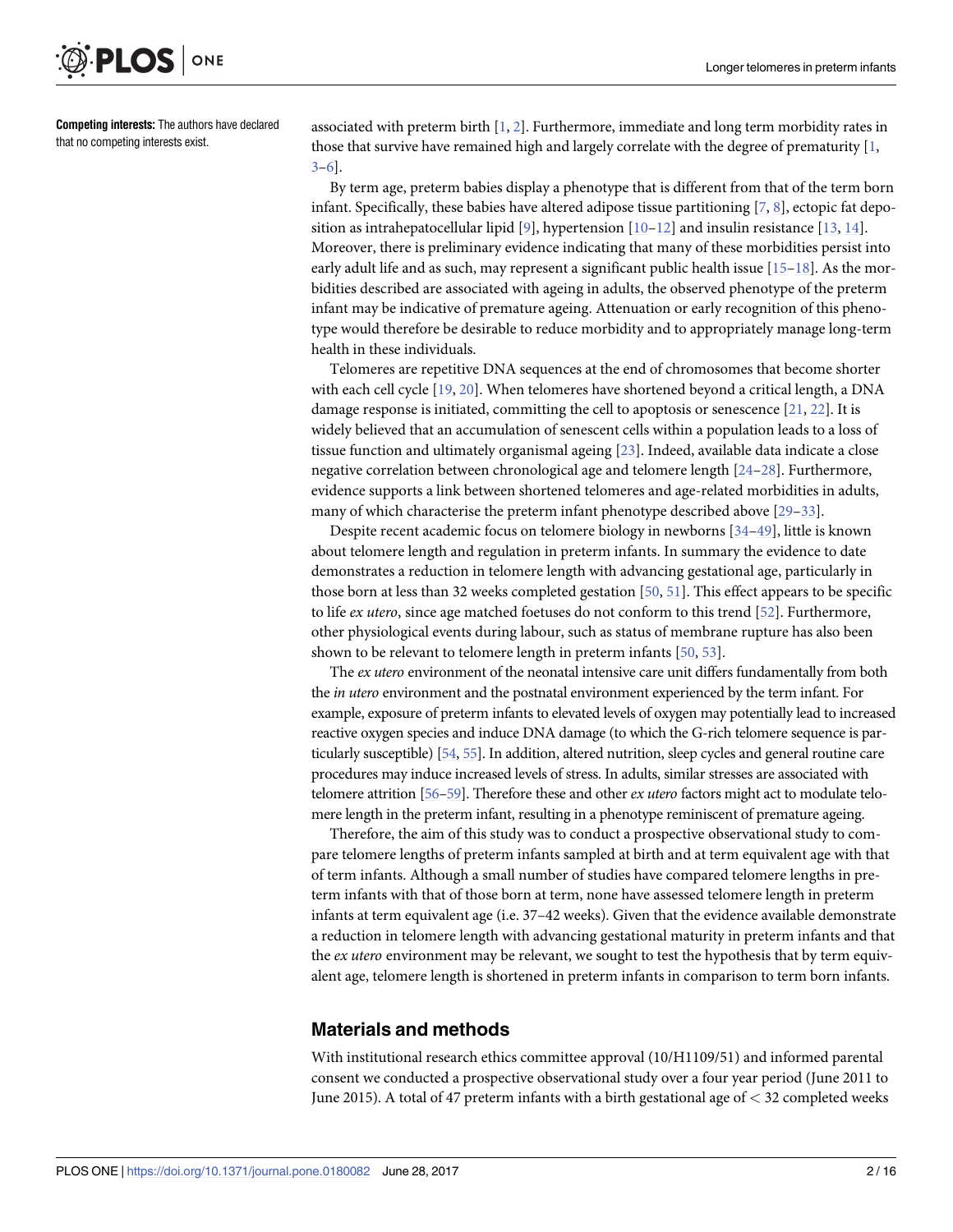<span id="page-3-0"></span>gestation were recruited from the level 3 (regional) neonatal unit at the William Harvey Hospital in Ashford, Kent and the level 1 neonatal unit at the Queen Elizabeth the Queen Mother Hospital in Margate, Kent. We chose to include preterm infants born *<* 32 weeks completed gestation in light of previous data, which showed a rapid and significant decline in telomere length with advancing gestational age in infants born at *<* 32 weeks [\[51\]](#page-13-0). In addition, this gestational age cut off is frequently utilised in other studies of preterm birth and allows for recruitment of a reasonable sample size within a reasonable time period. Of the 47 preterm infants sampled, 22 were sampled within 48 hours following birth and 25 were sampled at term equivalent age. In addition, a total of 31 term born infants who required blood sampling in the first 48 hours following birth for reasons such as evaluation of neonatal jaundice or suspected sepsis were recruited from the postnatal wards at these hospitals as a pragmatic comparator cohort. Babies were excluded from the study if they had an antenatal or postnatal diagnosis of a severe congenital malformation or were unlikely to survive. Once recruited, several demographic factors were collected from each participant. These included infant gestational age at birth, infant weight at birth and maternal age in all three groups.

#### Telomere length measurement

1ml of additional blood was collected by venepuncture in a paediatric lithium heparin bottle taken at the time of routine blood sampling in study recruits. In preterm infants, we aimed to collect a sample within 48 hours of life or at term equivalent age (between 37–42 weeks post menstrual age). Term born infants underwent blood sampling at the time of routine blood sampling within the first 48 hours of life. Each blood sample was assigned a 2 digit numerical code and frozen at -80˚C. Samples were collected by a member of the research team who was blinded to the group allocation of the blood sample and transported to the School of Biosciences, University of Kent under dry ice. Samples were thawed and equilibrated to room temperature prior to genomic DNA extraction using a DNA isolation from mammalian blood kit (Roche). Isolated DNA was dissolved in Tris-EDTA pH8.0 and assessed for DNA concentration and purity using a Nanodrop spectrophotometer. All samples were stored at -20˚C until telomere length analysis by a single observer, using multiplex quantitative real time polymerase chain reaction (qRT-PCR). Primer design for telomere and a single copy reference gene (hae-moglobin B) amplification was as previously described by Cawthon et al 2009 [[60](#page-13-0)]. Simultaneous amplification of the telomere and single copy gene was achieved in a total reaction volume of 25μl using SensiMix<sup>TM</sup> SYBR No-ROX Kit (Bioline), 50nM each primer and 25ng of standard or unknown sample DNA. The reaction was carried out using a Rotor-gene Q 2 plex HRM platform under the following cycling conditions: 95˚C for 10 mins, two cycles of 94 C for 15 secs and 49 C for 15 secs, 37 cycles 94 C for 15 secs, 62 C for 10 secs, 74 C for 15 secs, 84˚C for 10 secs and 88˚C for 10 secs. Each unknown and standard DNA sample was assayed in triplicate. Relative telomere length expressed as telomere to single copy gene ratio (T/S ratio) was calculated using a standard comparative method (delta delta Ct) [[61](#page-13-0)] (Equation 1). Intra- and inter-assay variations were 1.05% and 0.41% respectively.

 $T/S = 2^{\gamma}((Sample \, telCt - Sample \, segCt) - reference \, telCt - reference \, segCT))$ 

**Equation 1. Comparative method for the calculation of T/S ratio.** 'Sample telCt' refers to the unknown sample telomere sequence amplification cycle threshold, 'Sample scgCt' refers to the unknown sample single copy reference gene amplification cycle threshold, 'reference telCt' refers to the reference DNA telomere amplification cycle threshold and 'reference scgCt' is the reference DNA single copy gene amplification cycle threshold.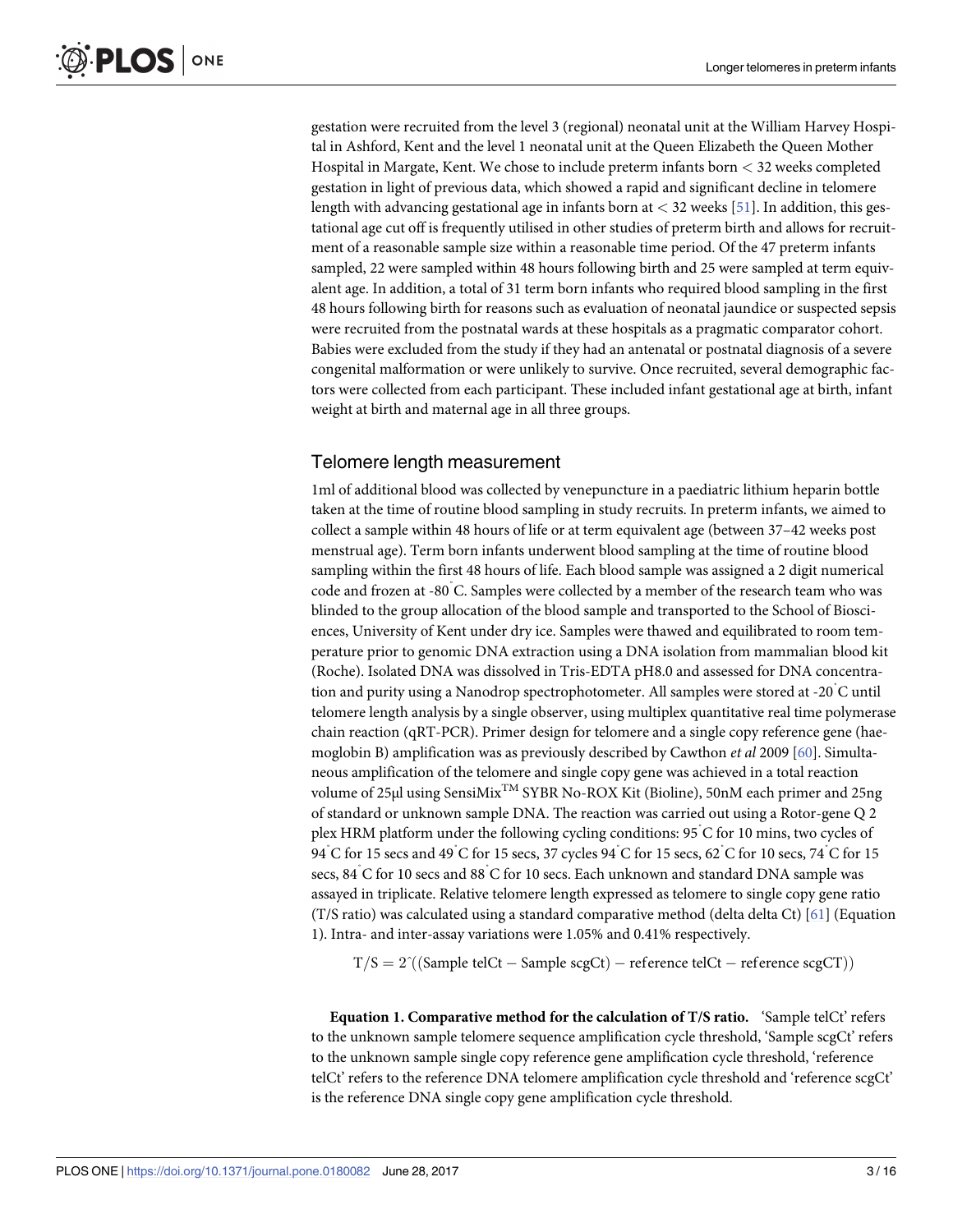<span id="page-4-0"></span>

|                         | Term (n = $31$ )    | Preterm at term age $(n = 25)$ | Preterm at birth ( $n = 22$ ) |
|-------------------------|---------------------|--------------------------------|-------------------------------|
| Gestational age (weeks) | 39.85 (39.36-40.34) | 38.11 (37.67-38.55)            | 27.99 (27.02–28.95)           |
| Weight (kg)             | $3.58(3.37 - 3.79)$ | $2.27(2.08 - 2.47)$            | $1.14(0.98 - 1.30)$           |
| Maternal age (years)    | 29.45 (26.80–32.11) | 30.00 (27.76-32.24)            | 30.36 (27.56-33.17)           |

**[Table 1.](#page-3-0) Baseline characteristics at the time of sampling in term infants, preterm infants sampled at birth and preterm infants sampled at term equivalent age.** Data are presented as mean (95% CI).

<https://doi.org/10.1371/journal.pone.0180082.t001>

#### Statistical analysis

Data were tested for normality using the Shapiro-Wilk test and analysed using SPSS version 21 (IBM Corp. Released 2012. IBM SPSS Statistics for Windows, Version 21.0. Armonk, NY: IBM Corp). The primary outcome, T/S, ratio was normally distributed and therefore parametric methods (univariate ANOVA) were used for analysis. Cohen's d was used to determine effect size (small, medium, or large) for mean T/S ratio between the groups.

#### **Results**

During the study period we obtained blood samples for telomere length analysis in 31 term born infants and 47 preterm infants (22 sampled within 48 hours of preterm birth and 25 sampled at term equivalent age). The characteristics of recruited term and preterm infants recorded at the time of sampling are displayed in [Table 1](#page-3-0). Within the term cohort, no baby was identified as having either blood culture positive sepsis or severe neonatal jaundice requiring neonatal exchange blood transfusion. In addition, the characteristics recorded at birth of preterm infants sampled at term equivalent age are shown in [Table 2.](#page-3-0) As would be expected, birth gestation and birth weight of preterm infants (both preterm infants sampled at birth and those sampled at term) were significantly different ( $p = < 0.01$ ) when compared to term infants [\(Table 1\)](#page-3-0). Birth gestation and birth weight in preterm infants sampled at birth [\(Table 1](#page-3-0)) and preterm infants sampled at term equivalent age ([Table 2\)](#page-3-0) were not significantly different  $(p = 0.28$  and 0.18 respectively). There were no significant differences between the groups with respect to maternal age  $(Table 1)$ . In each of the 3 cohorts, there were a greater number of male infants than female infants, however the proportion of each sex was similar in each group (Fig 1.) The Preterm infants sampled at term age demonstrated satisfactory postnatal growth in comparison to published UK data  $[62]$ .

#### T/S Ratio

Mean T/S ratio and T/S variability for preterm infants sampled at birth, preterm infants sampled at term and term born infants are shown in [Fig 2.](#page-5-0) Mean T/S ratio and T/S variability of male and female infants overall and within each cohort are shown in [Table 3.](#page-5-0) Finally, [Fig 3A,](#page-6-0) [3B and 3C](#page-6-0) show correlation of T/S ratio with gestational age, birth weight and maternal age respectively in term infants and preterm infants sampled at birth.

**[Table 2.](#page-3-0) Baseline characteristics for gestational age and weight at the time of birth in preterm infants that were sampled at term equivalent age (n = 25).** Data are presented as mean (95% CI).

| <b>Mean (95% CI)</b> |
|----------------------|
| 27.30 (26.16-28.45)  |
| 10.81 (9.56-12.06)   |
| $0.96(0.84 - 1.09)$  |
| 19.6 (16.6–22.5)     |
|                      |

<https://doi.org/10.1371/journal.pone.0180082.t002>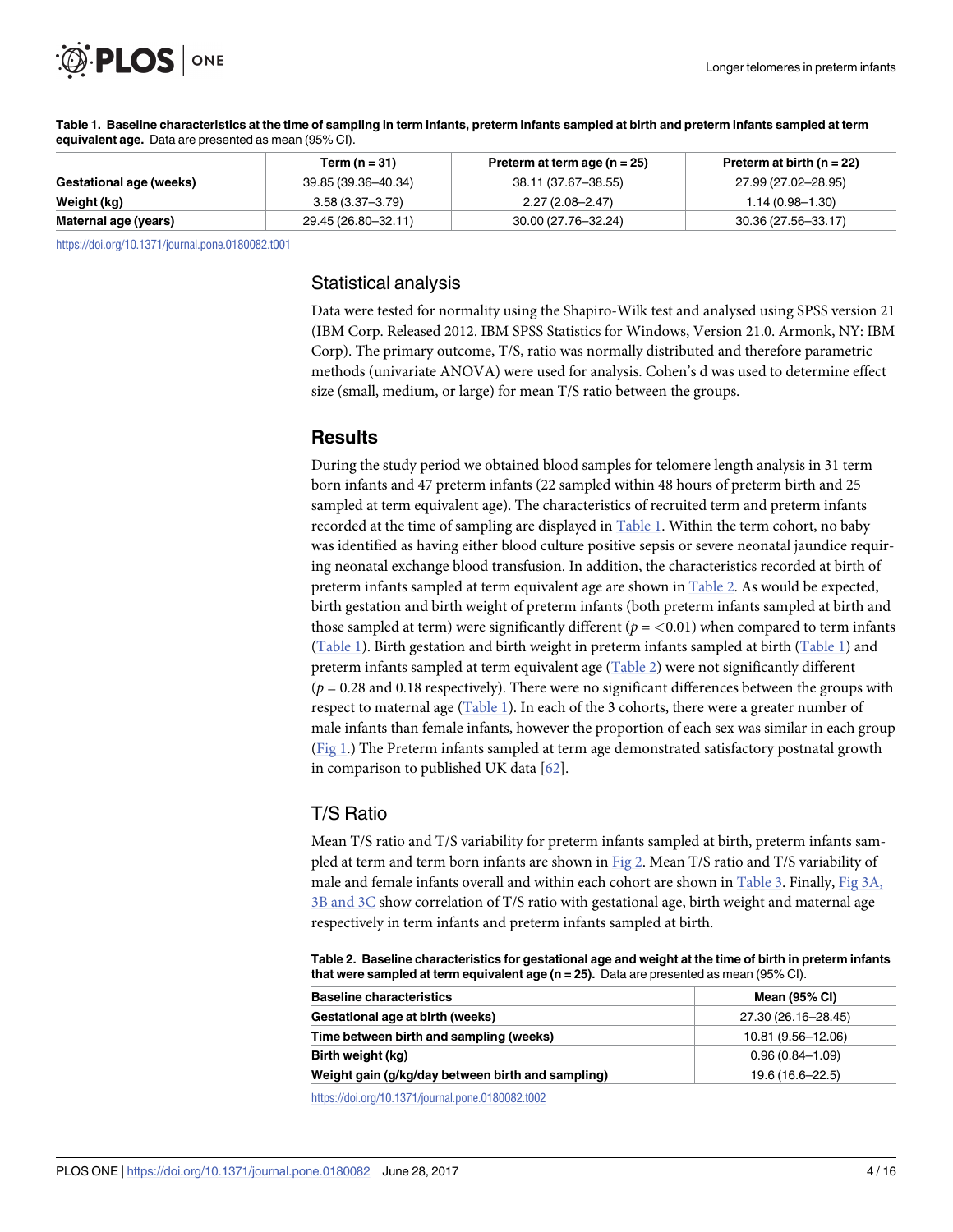<span id="page-5-0"></span>



We did not observe any difference in T/S ratios in males compared to female infants either overall, or within each cohort. However, our results show that both gestational age and birth weight were negatively correlated with T/S ratio ( $p = 0.001$ ,  $p = 0.006$  respectively) and that maternal age was positively correlated with T/S ratio ( $p = 0.011$ ). Moreover, our data demonstrate a gradient effect with T/S ratios being highest in preterm infants sampled at birth and lowest in term infants, with term infant T/S ratios being significantly shorter than those of both preterm infants sampled at term ( $p = 0.04$ ) and preterm infants sampled at birth  $(p = 0.004)$  (Fig 2). Cohen's d analyses revealed a large effect size when comparing T/S ratios between term and preterm infants sampled at birth ( $d = -0.85$ ,  $r = -0.39$ ) and a medium effect size when comparing T/S ratios in term infants versus preterm infants sampled at term equivalent age ( $d = -0.71$ ,  $r = -0.33$ ). Though there was a reduction in mean T/S ratio between preterm infants sampled at birth and preterm infants sampled at term equivalent age, this was not statistically significant ( $p = 0.42$ ).

For reasons highlighted in the discussion section, we were only able to obtain longitudinal telomere length samples (at the time of birth and at term equivalent age) in five preterm infants. A post hoc analysis of this longitudinal data enabled calculation of telomere attrition rate (Equation 2) between birth and term age.

> T/S ratio (birth) – T/S ratio (term age) Number of weeks between birth sample and term age sample

#### Equation 2. Methodology for calculation of telomere attrition rate in five preterm infants sampled at birth and at term equivalent age

[Table 4](#page-6-0) shows that in agreement with the cross sectional data described above, a reduction in T/S ratio was observed between the time of birth and term equivalent age in all five babies.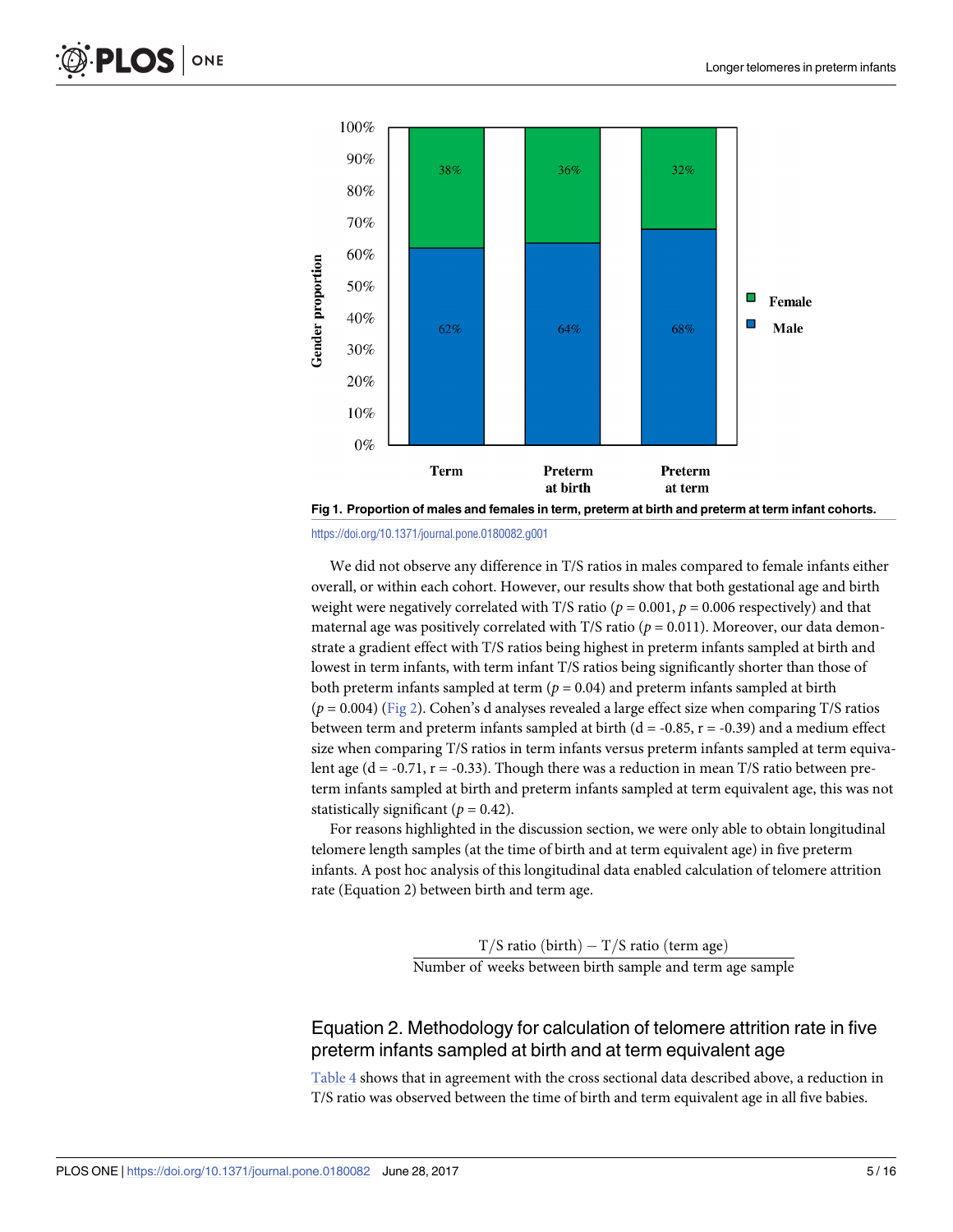<span id="page-6-0"></span>

**[Fig 2. R](#page-3-0)elative telomere length (T/S ratio) in preterm infants at birth, preterm infants at term age and term born infants.** Data are Mean (95% CI).

<https://doi.org/10.1371/journal.pone.0180082.g002>

However, the magnitude of this reduction was highly variable between these five babies. Paired t-test analysis revealed no difference between birth sample T/S ratio and term sample T/S ratio ( $p = 0.07$ ) for these 5 babies (in keeping with cross sectional data presented in [Fig 2](#page-5-0). indicating no difference between birth sample T/S ratio and term sample T/S ratio in preterm infants). Intriguingly, our results also suggest an inverse relationship between telomere attrition rate and both birth weight (Pearson Correlation -0.47) and gestational age (Pearson Correlation -0.44). However, this was not of statistical significance ( $p = 0.42$  and  $p = 0.46$  respectively). These data are shown in [Fig 4A and 4B.](#page-7-0)

**[Table 3.](#page-3-0) Gender distribution and mean (95% CI) T/S ratios of male and female infants included in the study overall and within each study cohort.** p value signifies results from univariate ANOVA analyses of T/S ratios in males compared to females overall and within each cohort. (\*Gender data missing in 2/31 term infants).

|         | Overall ( $n = 76$ ) |    | Term (n = 29) $*$     |    | Preterm at term $(n = 25)$ |    | Preterm at birth ( $n = 22$ ) |    |
|---------|----------------------|----|-----------------------|----|----------------------------|----|-------------------------------|----|
|         | Mean (95% CI)        |    | Mean (95% CI)         | n  | Mean (95% CI)              |    | <b>Mean (95% CI)</b>          | n  |
| Male    | i.29 (1.08–1.50)     | 49 | 1.13 (0.78-1.48)      | 18 | 1.25 (0.94–1.56)           | 17 | 1.22 (1.03–2.07)              | 14 |
| Female  | 1.27 (1.05–1.48)     | 27 | :00 (0.68–1.30) 00. ا |    | 1.52 (1.03–2.00)           |    | 1.32 (0.98–1.82)              |    |
| p value | 0.89                 |    | 0.60                  |    | 0.30                       |    | 0.63                          |    |

<https://doi.org/10.1371/journal.pone.0180082.t003>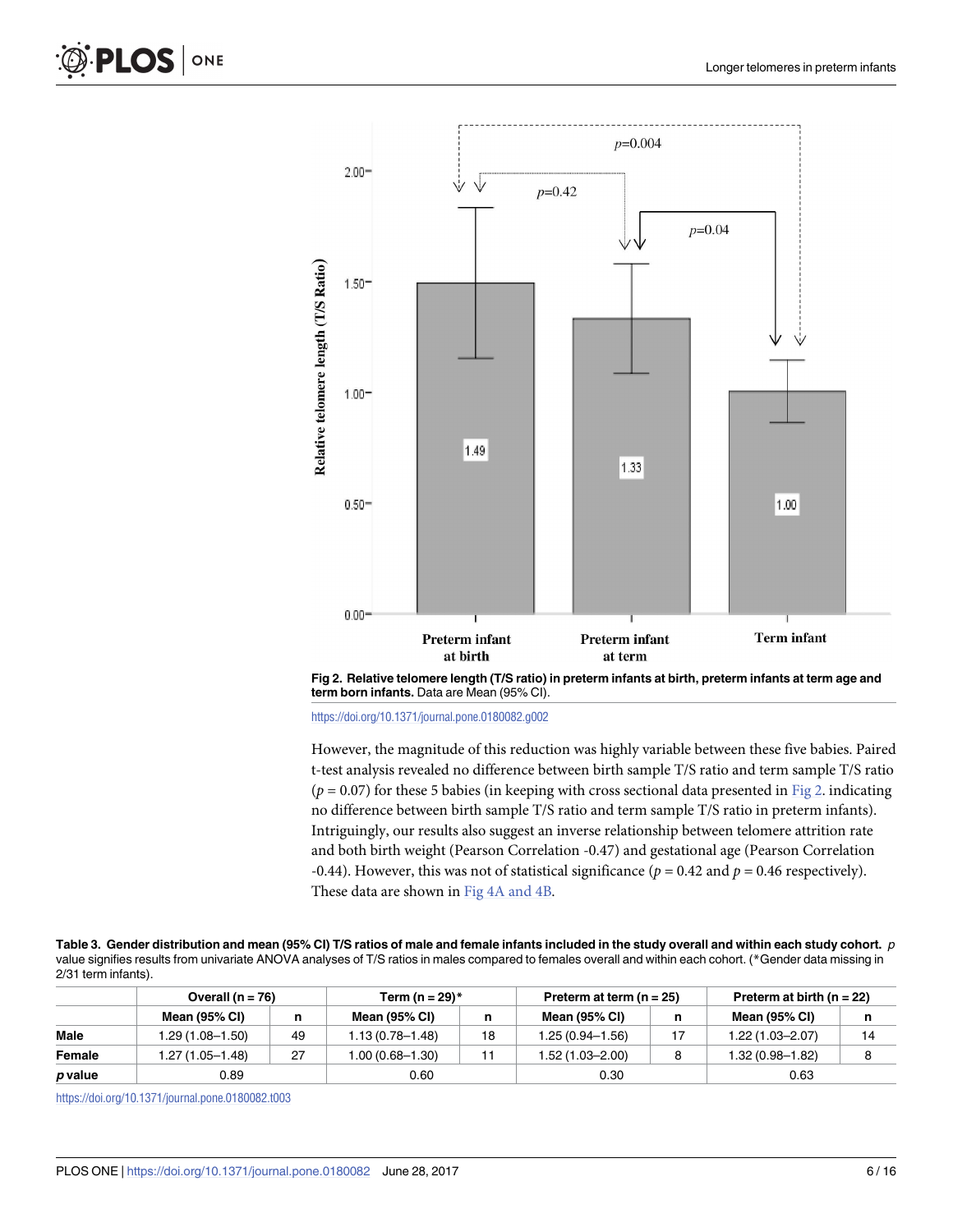<span id="page-7-0"></span>



40.0

Δ

30.0

Maternal age (years)

|           | 2         | 3         | 4         | 5         | <b>Mean (95% CI)</b>    |
|-----------|-----------|-----------|-----------|-----------|-------------------------|
| 27.00     | 26.00     | 31.30     | 28.00     | 28.00     | 28.06 (25.59-30.53)     |
| 0.90      | 1.12      | 0.99      | 1.20      | 1.18      | $1.08(0.92 - 1.24)$     |
| 2.66      | 2.41      | 0.87      | 0.56      | 0.71      | $1.44(0.19 - 2.69)$     |
| 37.00     | 37.43     | 38.00     | 36.86     | 36.86     | 37.23 (36.62-37.84)     |
| 1.93      | 3.06      | 1.95      | 3         | 2.72      | $2.53(1.84 - 3.22)$     |
| 1.77      | 0.86      | 0.50      | 0.56      | 0.59      | $0.86(0.20-1.52)$       |
| 10.00     | 11.43     | 6.71      | 8.86      | 8.86      | $9.17(7.02 - 11.33)$    |
| $-0.884$  | $-1.549$  | $-0.37$   | $-0.003$  | $-0.123$  | $-0.586(-1.375-0.204)$  |
| $-0.0884$ | $-0.1355$ | $-0.0552$ | $-0.0004$ | $-0.0139$ | $-0.0587(-0.127-0.010)$ |
|           |           |           |           |           |                         |

**[Table 4.](#page-4-0) Longitudinal data and T/S ratios collected for five preterm infants.** Data are Mean (95% CI).

[Fig 3.](#page-3-0) Relationship between relative telomere length (T/S ratio) and gestational age (a), birth weight (b) and maternal age (c).

Preterm

Δ

◯

50.0

<https://doi.org/10.1371/journal.pone.0180082.t004>

<https://doi.org/10.1371/journal.pone.0180082.g003>

 $\circ$   $\circ$ 

20.0

 $0.5$ 

 $0.0$ 10.0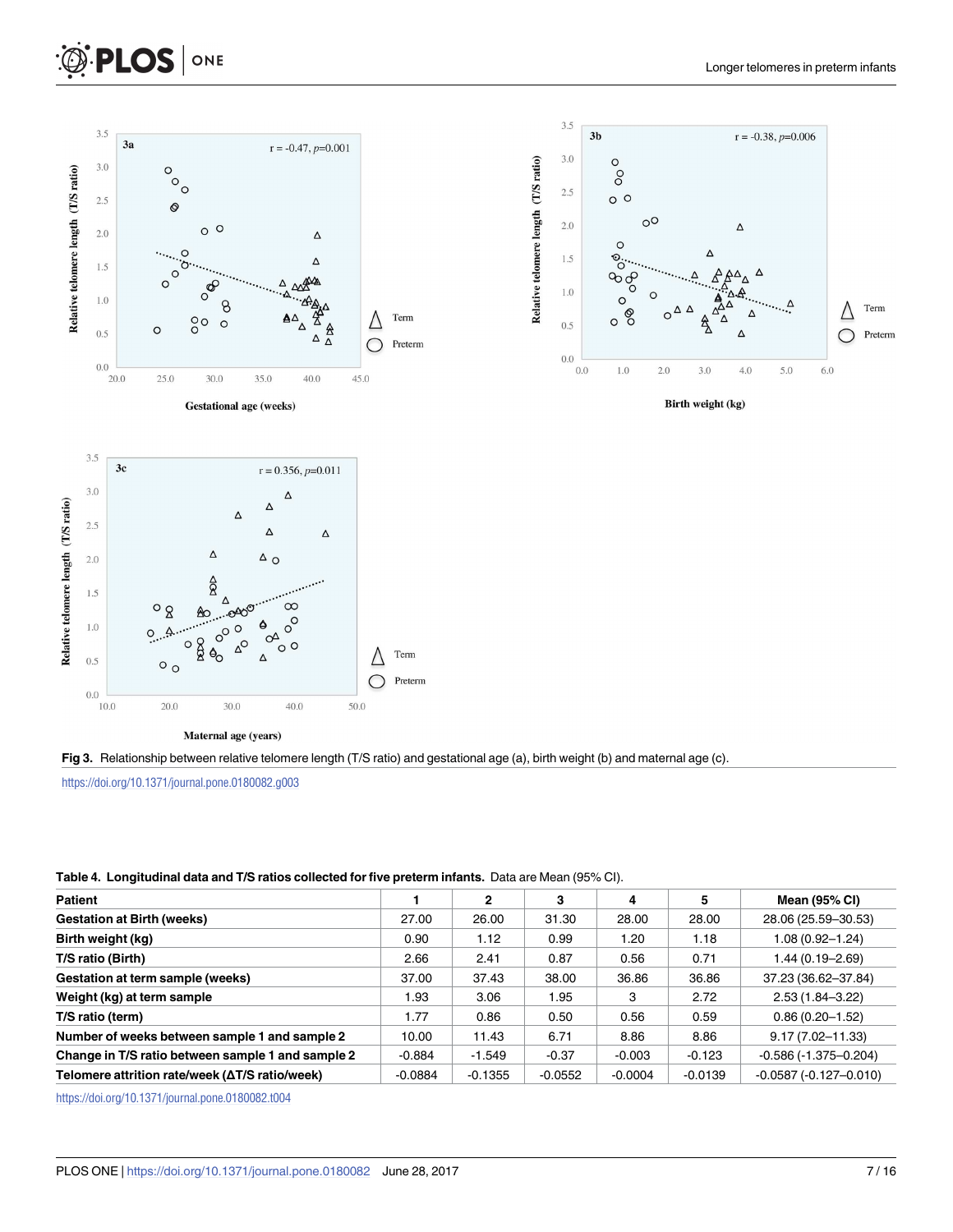<span id="page-8-0"></span>



**[Fig 4.](#page-5-0)** Relationship between telomere attrition rate ( $\Delta T/S$  ratio per week) and birth gestation (a) and birth weight (b) in preterm infants with longitudinal samples.

<https://doi.org/10.1371/journal.pone.0180082.g004>

#### **Discussion**

In this study we assessed whole blood leukocyte telomere length in a cohort of preterm and term born infants shortly after birth, and for the first time, we also assessed telomere length in preterm infants at term equivalent age. Our data do not support our initial hypothesis that telomere length is significantly shortened by term equivalent age in preterm infants and in comparison to term infants. On the contrary, our results show that preterm infants at term equivalent age have significantly longer telomere lengths than term born infants. However, in

**Table 5. A summary of studies to date that have assessed telomere length in preterm infants in comparison to term born infants or age matched fetus'.**

| Study               | Friedrich et al                                                                                                                                                                                                                                                                                   | Holmes et al                                                                                                                                                                                                                             | Menon et al                                                                                                                                                                                         | Ferrari et al                                                                                                                                                                                                                                                                              |
|---------------------|---------------------------------------------------------------------------------------------------------------------------------------------------------------------------------------------------------------------------------------------------------------------------------------------------|------------------------------------------------------------------------------------------------------------------------------------------------------------------------------------------------------------------------------------------|-----------------------------------------------------------------------------------------------------------------------------------------------------------------------------------------------------|--------------------------------------------------------------------------------------------------------------------------------------------------------------------------------------------------------------------------------------------------------------------------------------------|
| Group<br>assessed   | Term (n = 11) versus preterm<br>$(n = 15)$                                                                                                                                                                                                                                                        | Preterm ( $n = 5$ ) versus age<br>matched fetuses $(n = 8)$                                                                                                                                                                              | Term ( $n = 35$ ) versus preterm<br>infants born with intact<br>membrane (PTB, $n = 69$ ) and<br>preterm infants born following<br>preterm prelabour rupture of<br>membranes (pPROM, $n = 28$ )     | Term ( $n = 43$ ) versus PTB ( $n = 8$ ),<br>$p$ PROM ( $n = 7$ ) and stillborn<br>$(n = 42)$                                                                                                                                                                                              |
| Sample type         | Leukocytes from cord blood                                                                                                                                                                                                                                                                        | Leukocyte from venous blood                                                                                                                                                                                                              | Leukocytes from cord blood and<br>DNA from placental tissue ( $n = 5$<br>PTB, $n = 5$ pPROM, $n = 8$ term)                                                                                          | Placental tissue                                                                                                                                                                                                                                                                           |
| Methodology         | TRF analysis                                                                                                                                                                                                                                                                                      | TRF analysis                                                                                                                                                                                                                             | qRT-PCR                                                                                                                                                                                             | qRT-PCR                                                                                                                                                                                                                                                                                    |
| <b>Measure</b>      | Absolute telomere length                                                                                                                                                                                                                                                                          | Absolute telomere length                                                                                                                                                                                                                 | Absolute telomere length                                                                                                                                                                            | Relative telomere length                                                                                                                                                                                                                                                                   |
| <b>Key Findings</b> | No difference in telomere<br>lengths of term (>37 weeks GA)<br>versus preterm (<37 weeks<br>GA). Significantly shorter<br>telomeres in very low birth<br>weight compared to low birth<br>weight preterm infant.<br>Significant decline in telomere<br>length between 27 and 32<br>weeks gestation | Significant decline in telomere<br>length in preterm infants sampled<br>longitudinally between 23-35<br>weeks GA. No difference in<br>telomere length observed in<br>fetuses measured longitudinally<br>over the same gestational period | Telomere length significantly<br>longer in PTB (<37 weeks GA)<br>compared to term born (>37<br>weeks GA) and pPROM (<37<br>weeks GA). No difference in<br>telomere length between term<br>and pPROM | Confirmation of findings by<br>Menon et al. Significantly shorter<br>telomere length in stillbirths (fetal<br>death >22 weeks GA) compared<br>to term (>37 weeks GA) and PTB<br>(<37 weeks GA). No difference in<br>telomere lengths of stillbirths<br>compared to pPROM (<37 weeks<br>GA) |
| Reference           | 45                                                                                                                                                                                                                                                                                                | 46                                                                                                                                                                                                                                       | 44                                                                                                                                                                                                  | 47                                                                                                                                                                                                                                                                                         |

<https://doi.org/10.1371/journal.pone.0180082.t005>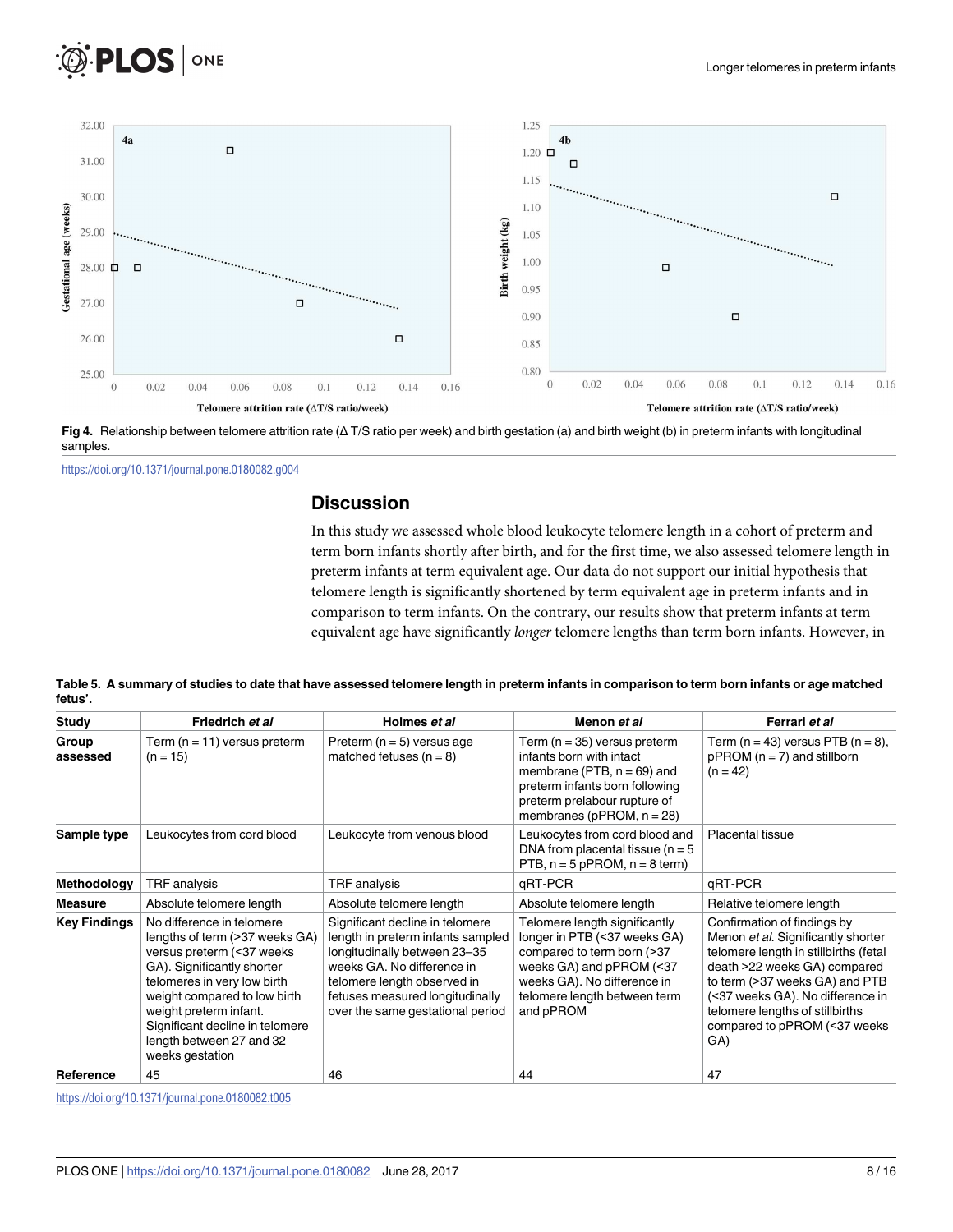<span id="page-9-0"></span>keeping with other published data, our results indicate a significant decline in telomere length with advancing gestational age at birth [[50–52\]](#page-13-0). We also observed a positive correlation between maternal age and T/S ratio, suggesting that older mothers deliver babies with longer relative telomere lengths. The strengths of this study are that it represents the only study to have directly compared telomere length measurement in preterm infants, assessed at term age and term born infants using a well established methodology. Potential limitations include the limited number of preterm infants in which we were able to obtain both birth and term age (longitudinal) telomere lengths and the observation that our 'healthy' comparator group of term infants cannot, by definition, be classified as entirely 'healthy' by the observation that they required blood testing. However, this latter point is merely reflective of the fact that obtaining research blood samples in completely healthy babies is not ethically sound.

Telomere length in preterm infants is a largely understudied area and to the best of our knowledge, only three other studies have assessed telomere length in preterm infants in comparison to term born babies: Friedrich et al. found no significant difference between the two groups when they assessed cord blood leukocyte telomere length [[51](#page-13-0)], however Menon et al. and Ferrari et al. found significantly shortened leukocyte and placental telomere lengths respectively in term born infants compared to preterm infants born with intact membranes [\[50,](#page-13-0) [51,](#page-13-0) [53\]](#page-13-0). Interestingly, telomere length in preterm infants born following preterm prelabour rupture of membranes was not different to term born infants and was also significantly shorter than preterm infants born with intact membranes. Furthermore, Ferrari et al. provided data to support the hypothesis that unexplained stillbirths are associated with placental telomere attrition by demonstrating a reduction in placental telomere length between stillbirths and term born infants [\[53\]](#page-13-0). Moreover, the placenta is known to contain sub-populations of karyotypically abnormal trophoblasts, which may have significant ramifications on telomere length measured in the Ferrari paper  $[63]$  $[63]$  $[63]$ . Indeed Ferrari et al. noted failed karyotype analysis in 15/42 stillborn cases.

While these findings (summarised in [Table 5](#page-7-0)) offer interesting and novel insights into the physiological relevance of the events associated with telomere attrition that may lead to normal labour, preterm labour or unexplained stillbirth, none provide information on telomere length in the critical aberrant period of development that preterm born infants are exposed to in the neonatal intensive care unit during the weeks following preterm birth.

Our own data contradict the findings of Friedrich and Menon and are fundamentally different to those presented by Ferrari, who examined placental telomere length. We propose that our finding that telomere length is longer in preterm infants sampled at birth compared to term born infants might be explained by a period of high cell turnover and replicative stress during a period of growth in the final weeks of pregnancy in the term infant that does not occur in those born preterm. As such, we suggest that the most prominent factors influencing telomere length in neonates are gestational maturity and birth weight (which are intrinsically linked except for where fetal growth restriction has occurred). Nonetheless, given the high variability in telomere lengths shown by our own and others' data  $[26, 27, 48, 49, 64, 65]$  $[26, 27, 48, 49, 64, 65]$  $[26, 27, 48, 49, 64, 65]$  $[26, 27, 48, 49, 64, 65]$  $[26, 27, 48, 49, 64, 65]$  $[26, 27, 48, 49, 64, 65]$  $[26, 27, 48, 49, 64, 65]$  $[26, 27, 48, 49, 64, 65]$  $[26, 27, 48, 49, 64, 65]$  $[26, 27, 48, 49, 64, 65]$  $[26, 27, 48, 49, 64, 65]$ , we suggest that there may also be other as yet undiscovered determinants of telomere length in newborns, which might include both genetic and epigenetic factors. Indeed other studies indicate heritability of telomere length and significant correlations between offspring telomere length and parental age [\[66–](#page-13-0)[73\]](#page-14-0). Our own results and those of others indicate that this pattern is present at birth [[64](#page-13-0)].

In light of previous observations by Holmes et al. who found a significant shortening of telomeres in the weeks following preterm birth [[52](#page-13-0)], the finding that telomere length is not shortened at the time of term equivalent age in the preterm infant was unexpected. However, Holmes' study only examined 5 preterm infants and thus may have been underpowered. We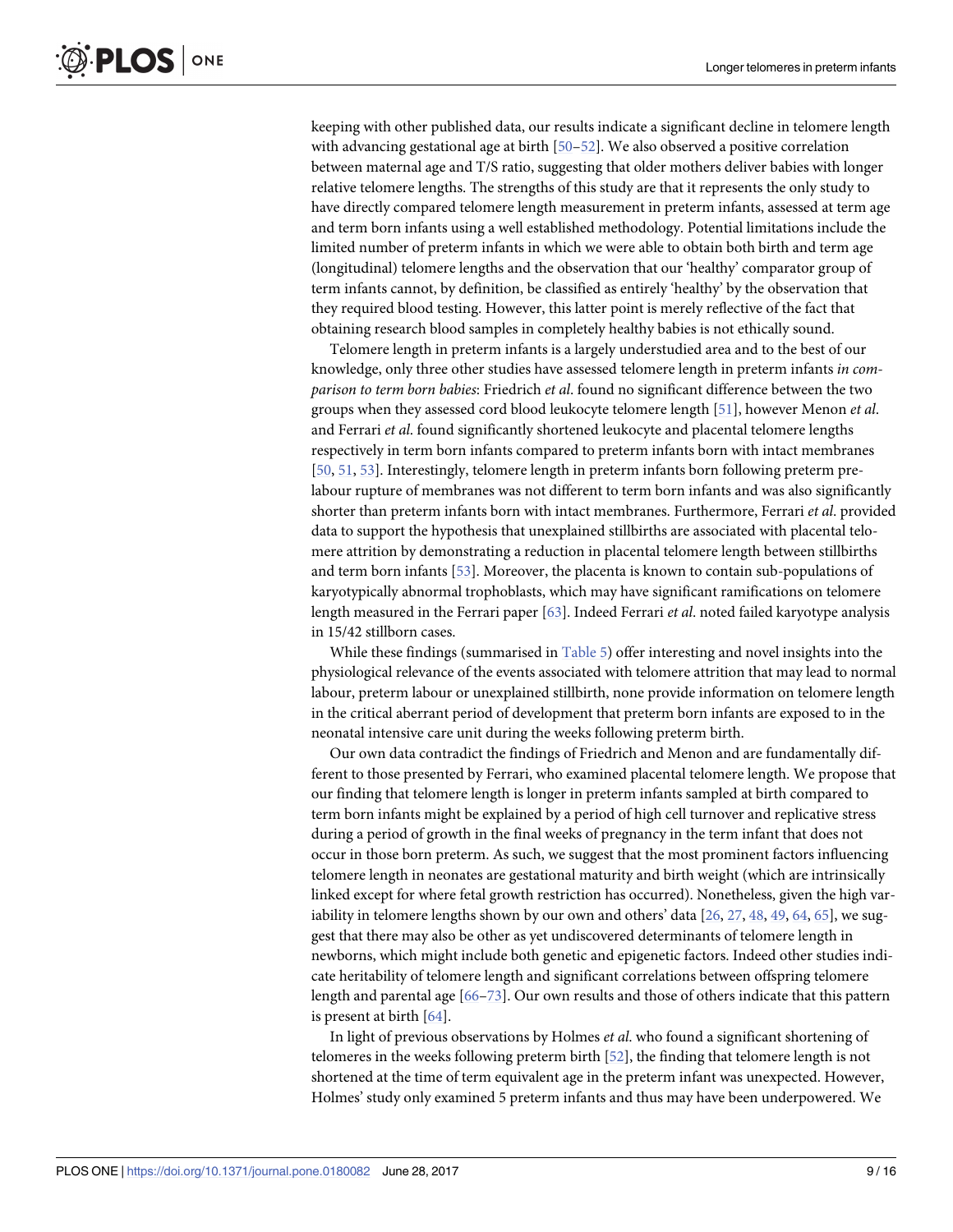<span id="page-10-0"></span>propose that there may be at least two possible explanations for this finding. Firstly, it is possible that the results from our study reflect a slow telomere attrition rate in the preterm infant during the initial weeks after birth, arising from slow replication and cell turnover. Indeed, many preterm infants undergo an initial phase of slow early growth (in comparison to fetal growth rates) [[74](#page-14-0), [75](#page-14-0)]. Alternatively, an opposing view arises from observations by others, who have noted that following birth, lymphocyte expansion rate occurs independently of gestational age [\[76–78](#page-14-0)]. In order to sustain rapid expansion of immature lymphocytes in the first few weeks of life, whilst evading telomere loss and subsequent entry into cell cycle arrest, it is possible that telomeres may be lengthened. In support of this, previous work has demonstrated up-regulation of telomerase and lengthened telomeres in response to stimulated expansion of naïve B lymphocytes isolated from adults and young children [\[79\]](#page-14-0). Should telomerase expression elicit a similar effect during the expansion of immature lymphocytes in the neonatal period, one might expect a greater population of cells with longer telomeres in the preterm group that were sampled some weeks after birth (at term equivalent age) in comparison to term born controls sampled within 48 hours of birth. Therefore it is also possible that our results can be explained by differences in the actions of telomere maintenance mechanisms between the study cohorts.

To further investigate these areas of uncertainty, it would have been beneficial to assess preterm infant telomere length longitudinally in all preterm babies recruited to our own study. This would additionally unmask any potential hidden effects attributable to a large spread in data as a result of variable genetic and epigenetic influences. Despite this being our original intention, obtaining samples for telomere length analysis at birth and at term equivalent age proved difficult as a number of preterm babies were either discharged from hospital or transferred back to their local neonatal unit prior to term age. From the five preterm infants in whom we were able to collect longitudinal data ([Table 4](#page-6-0)), we demonstrated a reduction in telomere length between birth and term age. Intriguingly our data additionally suggests an inverse relationship between telomere attrition rate and both birth weight and gestational age ([Fig 4A](#page-7-0) [and 4B\)](#page-7-0). Though we acknowledge that the sample size is small and there is no statistical significance, these preliminary data raise, for the first time, the biologically plausible hypothesis that telomere attrition rate in preterm infants maybe associated with the degree of prematurity, with the most preterm infants manifesting higher telomere attrition rates. Naturally, these data require confirmation in larger studies evaluating longitudinal telomere measurements in preterm infants. Our data also suggest that advanced maternal age is associated with increased relative telomere length in newborn infants. Okuda et al demonstrated a similar association, albeit using a telomere restriction fragment (TRF) methodology to measure newborn telomere length [[64](#page-13-0)]. This finding is of interest and warrants replication in light of the increase in maternal age at time of first pregnancy that has been observed over recent years [\[80\]](#page-14-0). However, the relationship we describe may be a confounding variable given the relationship between maternal telomere length and newborn telomere length observed by others [\[81,](#page-14-0) [82\]](#page-14-0). The increase in vitro fertilisation methods over the past two decades may also be a relevant factor but in our own cohort, the majority of preterm births (93%) were as a result of a natural pregnancy.

It may be that analysis of average telomere length in the preterm infant at term equivalent age cannot act as a suitable marker of the aged phenotype observed. Perhaps rather than measuring telomere length at term equivalent age in preterm infants, it may be more prudent to measure them further downstream e.g. during later childhood or adolescence. This has proved to be informative in previous studies where shortened telomere length was shown to be associated with respiratory morbidity in the ex-preterm infant  $[34, 83]$  $[34, 83]$  $[34, 83]$  $[34, 83]$  $[34, 83]$ . However, the disadvantage of doing this would be the introduction of known and unknown confounding variables (i.e. lifestyle and epigenetic changes) which may influence telomere length [[84](#page-14-0)]. Alternatively,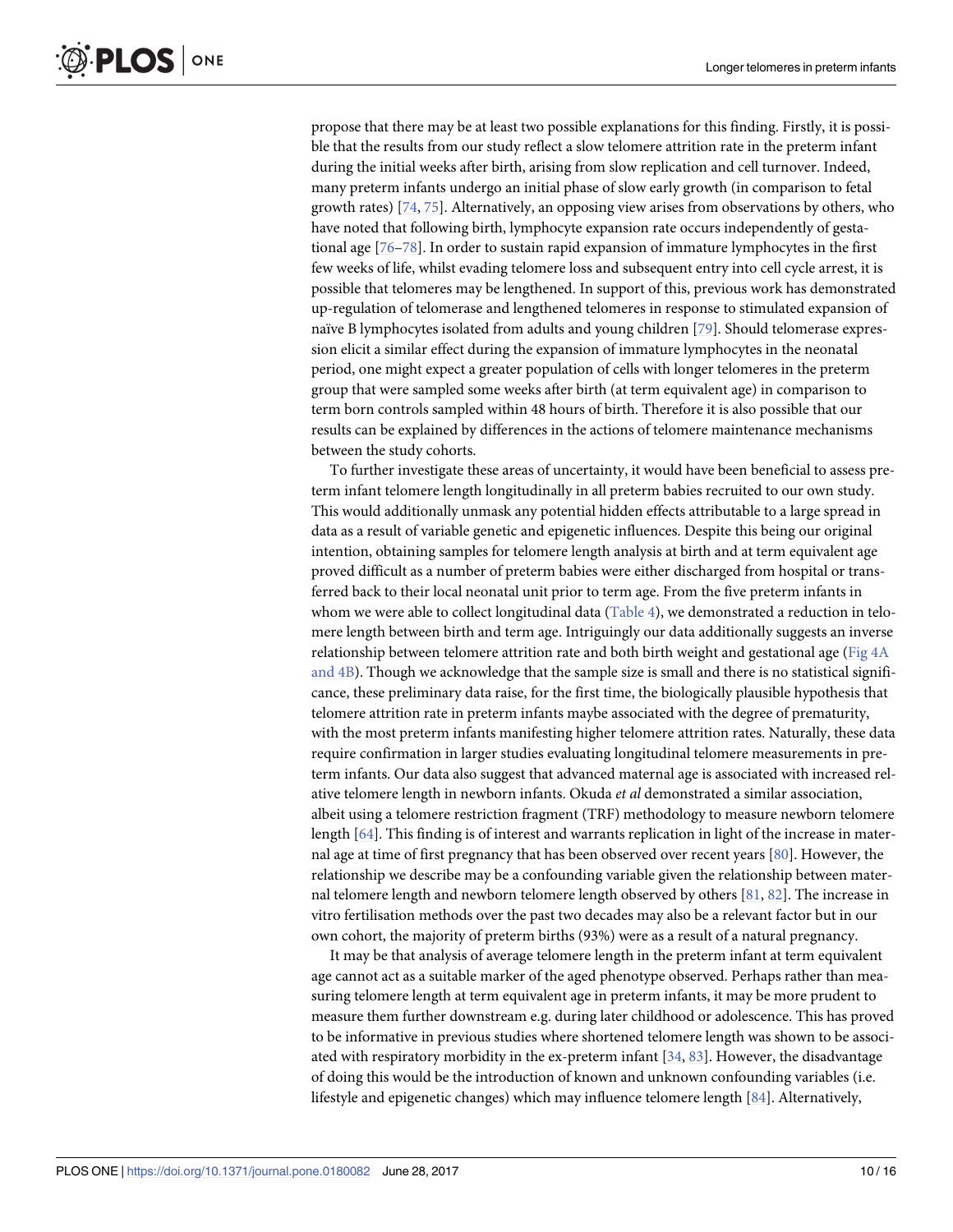<span id="page-11-0"></span>there are a number of other putative markers of cellular senescence that may have more relevance to the detection of senescence associated with preterm birth that require further investigation. A plausible alternative candidate is SIRT 1, which is known to be down-regulated in association with insulin resistance, cardiovascular disease and metabolic disease. Moreover, SIRT 1 down-regulation is known to be associated with accelerated cord blood endothelial progenitor cell senescence in preterm infants [\[85\]](#page-14-0). Likewise, cell cycle regulators CDKN2A and CDK1A are known to be linked with ageing in adults and therefore warrant investigation in the newborn population [\[86](#page-14-0)[–88\]](#page-15-0).

In conclusion, our data indicate that preterm infants assessed at term equivalent age manifest longer telomere lengths than term born infants. In addition, our data and that of other groups [\[44,](#page-12-0) [64,](#page-13-0) [84,](#page-14-0) [89](#page-15-0)] show considerable variability in telomere length in preterm and term infants, suggesting that other mechanisms may exist alongside gestational maturity that are as yet unexplored determinants of telomere length. This high level of variability leads to a degree of overlap between the data in each of the cohorts assessed here and as such, we suggest that our data should be replicated by other groups and that future work in this area should evolve to examine a panel of markers of cellular senescence longitudinally. Furthermore, our findings lead us to speculate whether, as a response to preterm birth, there are mechanisms as yet not understood that serve to up regulate telomerase. These should be the focus of future research.

#### **Supporting information**

**[S1 File.](http://www.plosone.org/article/fetchSingleRepresentation.action?uri=info:doi/10.1371/journal.pone.0180082.s001) (PATENT data file for PLoS One\_170316.xls).** Anonymised patient data collected for the study. (XLSX)

#### **Acknowledgments**

Support via an internal project grant scheme award from East Kent Hospitals University NHS Foundation Trust is acknowledged.

#### **Author Contributions**

**Conceptualization:** Vimal Vasu, Darren K. Griffin. **Data curation:** Vimal Vasu, Shermi George, John Greenall. **Formal analysis:** Vimal Vasu, Kara J. Turner, Shermi George, John Greenall. **Funding acquisition:** Vimal Vasu, Kara J. Turner. **Investigation:** Vimal Vasu, Kara J. Turner, Shermi George, John Greenall, Darren K. Griffin. **Methodology:** Vimal Vasu, Kara J. Turner, Predrag Slijepcevic. **Project administration:** Vimal Vasu, Kara J. Turner, Darren K. Griffin. **Supervision:** Vimal Vasu, Darren K. Griffin. **Validation:** Vimal Vasu, Kara J. Turner, Darren K. Griffin. **Writing – original draft:** Vimal Vasu, Kara J. Turner, Predrag Slijepcevic, Darren K. Griffin. **Writing – review & editing:** Vimal Vasu, Kara J. Turner, Shermi George, John Greenall, Predrag Slijepcevic, Darren K. Griffin.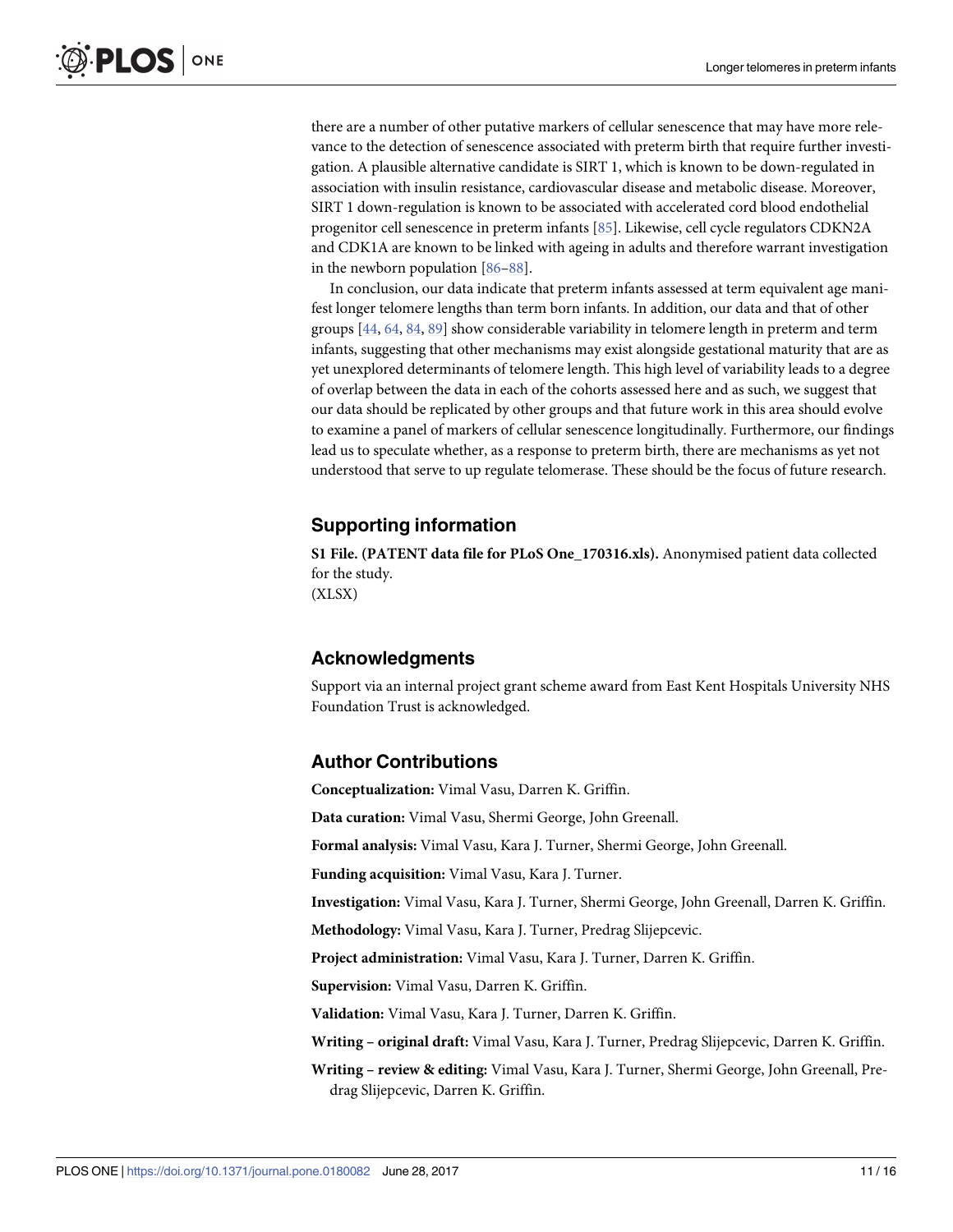#### <span id="page-12-0"></span>**References**

- **[1](#page-1-0).** Blencowe H, Cousens S, Chou D, Oestergaard M, Say L, Moller A-B, et al. Born too soon: the global epidemiology of 15 million preterm births. Reprod Health. 2013; 10(1):S2.
- **[2](#page-1-0).** Howson CP, Kinney MV, McDougall L, Lawn JE. Born too soon: preterm birth matters. Reprod Health. 2013; 10(1):S1.
- **[3](#page-1-0).** Beck S, Wojdyla D, Say L, Betran AP, Merialdi M, Requejo JH, et al. The worldwide incidence of preterm birth: a systematic review of maternal mortality and morbidity. Bulletin of the World Health Organization. 2010; 88(1):31–8. <https://doi.org/10.2471/BLT.08.062554> PMID: [20428351](http://www.ncbi.nlm.nih.gov/pubmed/20428351)
- **4.** Costeloe KL, Hennessy EM, Haider S, Stacey F, Marlow N, Draper ES. Short term outcomes after extreme preterm birth in England: comparison of two birth cohorts in 1995 and 2006 (the EPICure studies). BMJ. 2012; 345:e7976. <https://doi.org/10.1136/bmj.e7976> PMID: [23212881](http://www.ncbi.nlm.nih.gov/pubmed/23212881)
- **5.** Moore T, Hennessy EM, Myles J, Johnson SJ, Draper ES, Costeloe KL, et al. Neurological and developmental outcome in extremely preterm children born in England in 1995 and 2006: the EPICure studies. BMJ. 2012; 345:e7961. <https://doi.org/10.1136/bmj.e7961> PMID: [23212880](http://www.ncbi.nlm.nih.gov/pubmed/23212880)
- **[6](#page-1-0).** Blencowe H, Cousens S, Jassir FB, Say L, Chou D, Mathers C, et al. National, regional, and worldwide estimates of stillbirth rates in 2015, with trends from 2000: a systematic analysis. Lancet Glob Health. 2016; 4(2):e98–e108. [https://doi.org/10.1016/S2214-109X\(15\)00275-2](https://doi.org/10.1016/S2214-109X(15)00275-2) PMID: [26795602](http://www.ncbi.nlm.nih.gov/pubmed/26795602)
- **[7](#page-1-0).** Vasu V TEL, Durighel G, Uthaya S, Bell J D, N M. Abstracts of the 50th Annual Meeting of the European Society for Paediatric Research. October 9–12, 2009. Hamburg, Germany. Acta Paediatr Suppl. 2009; 98(460):1–278.
- **[8](#page-1-0).** Uthaya S, Thomas EL, Hamilton G, Dore CJ, Bell J, Modi N. Altered adiposity after extremely preterm birth. Pediatric Res. 2005; 57(2):211–5.
- **[9](#page-1-0).** Thomas EL, Uthaya S, Vasu V, McCarthy JP, McEwan P, Hamilton G, et al. Neonatal intrahepatocellular lipid. Arc Dis Child Fetal Neonatal Ed. 2008; 93(5):F382–F3.
- **[10](#page-1-0).** Johansson S. Risk of High Blood Pressure Among Young Men Increases With the Degree of Immaturity at Birth. Circulation. 2005; 112(22):3430 <https://doi.org/10.1161/CIRCULATIONAHA.105.540906> PMID: [16301344](http://www.ncbi.nlm.nih.gov/pubmed/16301344)
- **11.** Bhat R, Salas AA, Foster C, Carlo WA, Ambalavanan N. Prospective analysis of pulmonary hypertension in extremely low birth weight infants. Pediatrics. 2012; 129(3):e682–e9. [https://doi.org/10.1542/](https://doi.org/10.1542/peds.2011-1827) [peds.2011-1827](https://doi.org/10.1542/peds.2011-1827) PMID: [22311993](http://www.ncbi.nlm.nih.gov/pubmed/22311993)
- **[12](#page-1-0).** VanDeVoorde RG, Mitsnefes MM. Neonatal Hypertension. Kidney and Urinary Tract Diseases in the Newborn: Springer; 2014. p. 349–61.
- **[13](#page-1-0).** Hovi P, Andersson S, Eriksson JG, Järvenpää A-L, Strang-Karlsson S, Mäkitie O, et al. Glucose regulation in young adults with very low birth weight. NEJM. 2007; 356(20):2053–63. [https://doi.org/10.1056/](https://doi.org/10.1056/NEJMoa067187) [NEJMoa067187](https://doi.org/10.1056/NEJMoa067187) PMID: [17507704](http://www.ncbi.nlm.nih.gov/pubmed/17507704)
- **[14](#page-1-0).** Tinnion R, Gillone J, Cheetham T, Embleton N. Preterm birth and subsequent insulin sensitivity: a systematic review. Arch Dis Child. 2013–304615.
- **[15](#page-1-0).** Parkinson JR, Hyde MJ, Gale C, Santhakumaran S, Modi N. Preterm birth and the metabolic syndrome in adult life: a systematic review and meta-analysis. Pediatrics. 2013; 131(4):e1240–e63. [https://doi.](https://doi.org/10.1542/peds.2012-2177) [org/10.1542/peds.2012-2177](https://doi.org/10.1542/peds.2012-2177) PMID: [23509172](http://www.ncbi.nlm.nih.gov/pubmed/23509172)
- **16.** Thomas EL, Parkinson JR, Hyde MJ, Yap IK, Holmes E, Doré CJ, et al. Aberrant adiposity and ectopic lipid deposition characterize the adult phenotype of the preterm infant. Pediatric Res. 2011; 70(5):507– 12.
- **17.** de Jong F, Monuteaux MC, van Elburg RM, Gillman MW, Belfort MB. Systematic review and meta-analysis of preterm birth and later systolic blood pressure. Hypertension. 2012; 59(2):226-34. [https://doi.](https://doi.org/10.1161/HYPERTENSIONAHA.111.181784) [org/10.1161/HYPERTENSIONAHA.111.181784](https://doi.org/10.1161/HYPERTENSIONAHA.111.181784) PMID: [22158643](http://www.ncbi.nlm.nih.gov/pubmed/22158643)
- **[18](#page-1-0).** Liu J, Fox CS, Hickson DA, May WD, Hairston KG, Carr JJ, et al. Impact of abdominal visceral and subcutaneous adipose tissue on cardiometabolic risk factors: the Jackson Heart Study. J Clin Endocrinol Metab. 2010; 95(12):5419–26. <https://doi.org/10.1210/jc.2010-1378> PMID: [20843952](http://www.ncbi.nlm.nih.gov/pubmed/20843952)
- **[19](#page-1-0).** Olovnikov AM. A theory of marginotomy. J Theor Biol. 1973; 41(1):181 PMID: [4754905](http://www.ncbi.nlm.nih.gov/pubmed/4754905)
- **[20](#page-1-0).** Moyzis RK, Buckingham JM, Cram LS, Dani M, Deaven LL, Jones MD, et al. A highly conserved repetitive DNA sequence, (TTAGGG)n, present at the telomeres of human chromosomes. Proc Natl Acad Sci U S A. 1988; 85(18):6622–6. PMID: [3413114](http://www.ncbi.nlm.nih.gov/pubmed/3413114)
- **[21](#page-1-0).** Herbig U, Jobling WA, Chen BP, Chen DJ, Sedivy JM. Telomere Shortening Triggers Senescence of Human Cells through a Pathway Involving ATM, p53, and p21, but not p16. Mol Cell. 2004; 14(4):501– 13. PMID: [15149599](http://www.ncbi.nlm.nih.gov/pubmed/15149599)
- **[22](#page-1-0).** Shay JW. Telomerase therapeutics: Telomeres recognized as a DNA damage signal. Clin Cancer Res. 2003; 9(10):3521–5.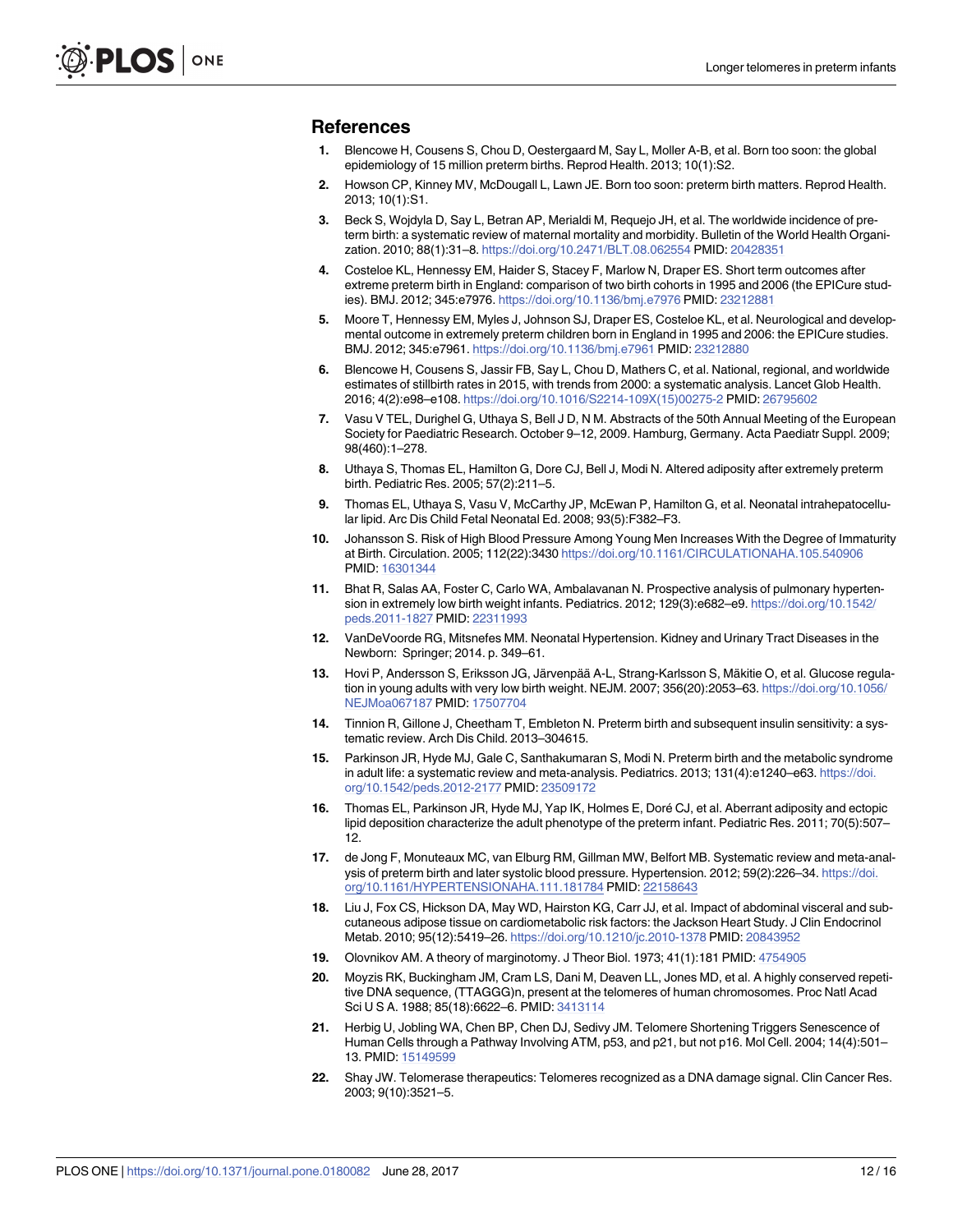- <span id="page-13-0"></span>**[23](#page-1-0).** Faragher RG, Kipling D. How might replicative senescence contribute to human ageing? Bioessays. 1998; 20(12):985–91. [https://doi.org/10.1002/\(SICI\)1521-1878\(199812\)20:12](https://doi.org/10.1002/(SICI)1521-1878(199812)20:12<985::AID-BIES4>3.0.CO;2-A)<985::AID-BIES4>3.0. [CO;2-A](https://doi.org/10.1002/(SICI)1521-1878(199812)20:12<985::AID-BIES4>3.0.CO;2-A) PMID: [10048298](http://www.ncbi.nlm.nih.gov/pubmed/10048298)
- **[24](#page-1-0).** Aubert G, Lansdorp PM. Telomeres and aging. Physiol Rev. 2008; 88(2):557–79. [https://doi.org/10.](https://doi.org/10.1152/physrev.00026.2007) [1152/physrev.00026.2007](https://doi.org/10.1152/physrev.00026.2007) PMID: [18391173](http://www.ncbi.nlm.nih.gov/pubmed/18391173)
- **25.** Harley CB, Futcher AB, Greider CW. Telomeres shorten during ageing of human fibroblasts. Nature. 1990; 345(6274):458–60. <https://doi.org/10.1038/345458a0> PMID: [2342578](http://www.ncbi.nlm.nih.gov/pubmed/2342578)
- **[26](#page-8-0).** Allsopp RC, Vaziri H, Patterson C, Goldstein S, Younglai EV, Futcher AB, et al. Telomere length predicts replicative capacity of human fibroblasts. Proc Natl Acad Sci U S A. 1992; 89(21):10114–8. PMID: [1438199](http://www.ncbi.nlm.nih.gov/pubmed/1438199)
- **[27](#page-8-0).** Hastie ND, Dempster M, Dunlop MG, Thompson AM, Green DK, Allshire RC. Telomere reduction in human colorectal carcinoma and with ageing. Nature. 1990; 346(6287):866-8. [https://doi.org/10.1038/](https://doi.org/10.1038/346866a0) [346866a0](https://doi.org/10.1038/346866a0) PMID: [2392154](http://www.ncbi.nlm.nih.gov/pubmed/2392154)
- **[28](#page-1-0).** Lindsey J, McGill NI, Lindsey LA, Green DK, Cooke HJ. In vivo loss of telomeric repeats with age in humans. Mutat Res. 1991; 256(1): 45-8. PMID: [1944386](http://www.ncbi.nlm.nih.gov/pubmed/1944386)
- **[29](#page-1-0).** Aviv A, Aviv H. Reflections on telomeres, growth, aging, and essential hypertension. Hypertension. 1997; 29(5):1067–72. PMID: [9149667](http://www.ncbi.nlm.nih.gov/pubmed/9149667)
- **30.** Cawthon RM, Smith KR, O'Brien E, Sivatchenko A, Kerber RA. Association between telomere length in blood and mortality in people aged 60 years or older. The Lancet. 2003; 361(9355):393–5.
- **31.** Salpea K, Talmud P, Cooper J, Maubaret C, Stephens J, Abelak K, et al. Association of telomere length with type 2 diabetes, oxidative stress and UCP2 gene variation. Atherosclerosis. 2010; 209(1):42–50. <https://doi.org/10.1016/j.atherosclerosis.2009.09.070> PMID: [19889414](http://www.ncbi.nlm.nih.gov/pubmed/19889414)
- **32.** von Zglinicki T, Martin-Ruiz CM. Telomeres as biomarkers for ageing and age-related diseases. Curr Mol Med. 2005; 5(2):197–203. PMID: [15974873](http://www.ncbi.nlm.nih.gov/pubmed/15974873)
- **[33](#page-1-0).** Adaikalakoteswari A, Balasubramanyam M, Ravikumar R, Deepa R, Mohan V. Association of telomere shortening with impaired glucose tolerance and diabetic macroangiopathy. Atherosclerosis. 2007; 195 (1):83–9. <https://doi.org/10.1016/j.atherosclerosis.2006.12.003> PMID: [17222848](http://www.ncbi.nlm.nih.gov/pubmed/17222848)
- **[34](#page-1-0).** Hadchouel A, Marchand-Martin L, Franco-Montoya M-L, Peaudecerf L, Ancel P-Y, Delacourt C, et al. Salivary Telomere Length and Lung Function in Adolescents Born Very Preterm: A Prospective Multicenter Study. PloS one. 2015; 10(9):e0136123. <https://doi.org/10.1371/journal.pone.0136123> PMID: [26355460](http://www.ncbi.nlm.nih.gov/pubmed/26355460)
- **35.** Entringer S, Epel ES, Lin J, Blackburn EH, Buss C, Simhan HN, et al. Maternal Estriol Concentrations in Early Gestation Predict Infant Telomere Length. J Clin Endocrinol Metab. 2014; 100(1):267–73.
- **36.** Entringer S, Epel ES, Lin J, Blackburn EH, Buss C, Shahbaba B, et al. Maternal Folate Concentration in Early Pregnancy and Newborn Telomere Length. Ann Nutr Metab. 2015; 66(4):202–8. [https://doi.org/](https://doi.org/10.1159/000381925) [10.1159/000381925](https://doi.org/10.1159/000381925) PMID: [26067849](http://www.ncbi.nlm.nih.gov/pubmed/26067849)
- **37.** Drury SS, Esteves K, Hatch V, Woodbury M, Borne S, Adamski A, et al. Setting the trajectory: racial disparities in newborn telomere length. J Pediatr. 2015; 166(5):1181–6. [https://doi.org/10.1016/j.jpeds.](https://doi.org/10.1016/j.jpeds.2015.01.003) [2015.01.003](https://doi.org/10.1016/j.jpeds.2015.01.003) PMID: [25681203](http://www.ncbi.nlm.nih.gov/pubmed/25681203)
- **38.** Gielen M, Hageman G, Pachen D, Derom C, Vlietinck R, Zeegers M. Placental telomere length decreases with gestational age and is influenced by parity: A study of third trimester live-born twins. Placenta. 2014; 35(10):791–6. <https://doi.org/10.1016/j.placenta.2014.05.010> PMID: [25096951](http://www.ncbi.nlm.nih.gov/pubmed/25096951)
- **39.** Salihu HM, King L, Patel P, Paothong A, Pradhan A, Louis J, et al. Association between maternal symptoms of sleep disordered breathing and fetal telomere length. Sleep. 2015; 38(4):559. [https://doi.org/10.](https://doi.org/10.5665/sleep.4570) [5665/sleep.4570](https://doi.org/10.5665/sleep.4570) PMID: [25325479](http://www.ncbi.nlm.nih.gov/pubmed/25325479)
- **40.** Salihu HM, Pradhan A, King L, Paothong A, Nwoga C, Marty PJ, et al. Impact of intrauterine tobacco exposure on fetal telomere length. Am J Clin Exp Obstet Gynecol. 2015; 212(2):205. e1–. e8.
- **41.** Tellechea M, Gianotti TF, Alvariñas J, González CD, Sookoian S, Pirola CJ. Telomere length in the two extremes of abnormal fetal growth and the programming effect of maternal arterial hypertension. Sci Rep. 2015; 5.
- **42.** Bijnens E, Zeegers MP, Gielen M, Kicinski M, Hageman GJ, Pachen D, et al. Lower placental telomere length may be attributed to maternal residential traffic exposure; a twin study. Environ Int. 2015; 79:1–7. <https://doi.org/10.1016/j.envint.2015.02.008> PMID: [25756235](http://www.ncbi.nlm.nih.gov/pubmed/25756235)
- **43.** Xu J, Ye J, Wu Y, Zhang H, Luo Q, Han C, et al. Reduced fetal telomere length in gestational diabetes. PloS one. 2014; 9(1).
- **[44](#page-10-0).** Factor-Litvak P, Susser E, Kezios K, Wapner R, Hoffman M, Bricca C, et al. Determinants of leukocyte telomere length in the newborn. Am J Clin Exp Obstet Gynecol. 2015; 212(1):S39.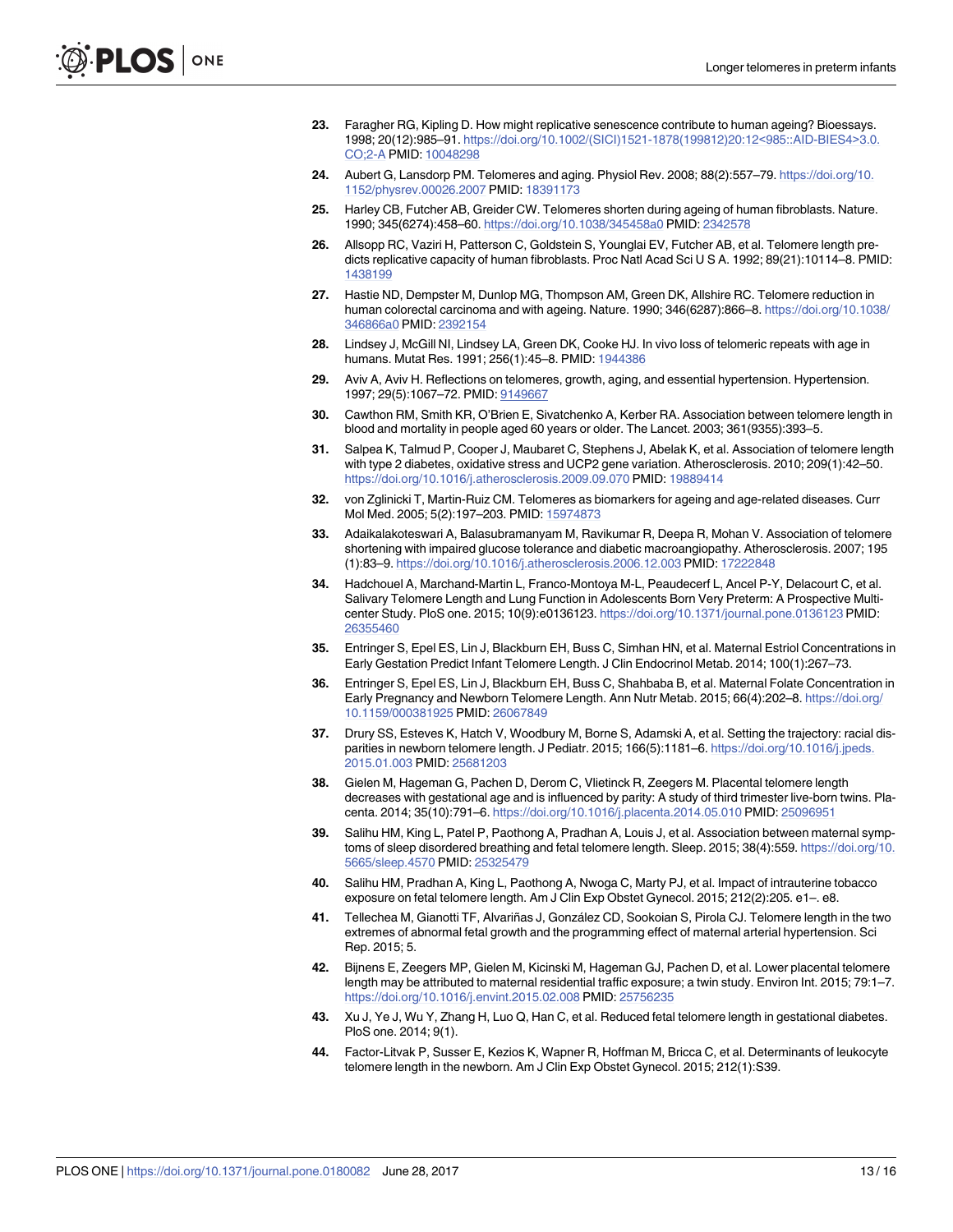- <span id="page-14-0"></span>**45.** Benetos A, Dalgård C, Labat C, Kark JD, Verhulst S, Christensen K, et al. Sex difference in leukocyte telomere length is ablated in opposite-sex co-twins. Int J Epidemiol. 2014; 43(6):1799–805. [https://doi.](https://doi.org/10.1093/ije/dyu146) [org/10.1093/ije/dyu146](https://doi.org/10.1093/ije/dyu146) PMID: [25056338](http://www.ncbi.nlm.nih.gov/pubmed/25056338)
- **46.** Moreno-Palomo J, Creus A, Marcos R, Hernández A. Genomic instability in newborn with short telomeres. PloS one. 2014; 9(3):e91753. <https://doi.org/10.1371/journal.pone.0091753> PMID: [24622247](http://www.ncbi.nlm.nih.gov/pubmed/24622247)
- **47.** Wenger SL, Hansroth J, Shackelford AL. Decreased telomere length in metaphase and interphase cells from newborns with trisomy 21. Gene. 2014.
- **[48](#page-8-0).** Entringer S, Epel ES, Lin J, Buss C, Shahbaba B, Blackburn EH, et al. Maternal psychosocial stress during pregnancy is associated with newborn leukocyte telomere length. Am J Clin Exp Obstet Gynecol. 2013; 208(2):134. e1–. e7.
- **[49](#page-1-0).** Marchetto NM, Glynn RA, Ferry ML, Ostojic M, Wolff SM, Yao R, et al. Prenatal stress and newborn telomere length. Am J Clin Exp Obstet Gynecol. 2016.
- **[50](#page-1-0).** Menon R, Yu J, Basanta-Henry P, Brou L, Berga SL, Fortunato SJ, et al. Short fetal leukocyte telomere length and preterm prelabor rupture of the membranes. PloS one. 2012; 7(2):e31136. [https://doi.org/](https://doi.org/10.1371/journal.pone.0031136) [10.1371/journal.pone.0031136](https://doi.org/10.1371/journal.pone.0031136) PMID: [22348044](http://www.ncbi.nlm.nih.gov/pubmed/22348044)
- **[51](#page-1-0).** Friedrich U, Schwab M, Griese EU, Fritz P, Klotz U. Telomeres in neonates: new insights in fetal hematopoiesis. Pediatr Res. 2001; 49(2):252–6. <https://doi.org/10.1203/00006450-200102000-00020> PMID: [11158522](http://www.ncbi.nlm.nih.gov/pubmed/11158522)
- **[52](#page-1-0).** Holmes DK, Bellantuono I, Walkinshaw SA, Alfirevic Z, Johnston TA, Subhedar NV, et al. Telomere length dynamics differ in foetal and early post-natal human leukocytes in a longitudinal study. Biogerontology. 2009; 10(3):279–84. <https://doi.org/10.1007/s10522-008-9194-y> PMID: [18989747](http://www.ncbi.nlm.nih.gov/pubmed/18989747)
- **[53](#page-1-0).** Ferrari F, Facchinetti F, Saade G, Menon R. Placental telomere shortening in stillbirth: a sign of premature senescence? J Matern Fetal Med. 2016; 29(8):1283–8.
- **[54](#page-1-0).** Kawanishi S, Oikawa S. Mechanism of telomere shortening by oxidative stress. Ann N Y Acad Sci. 2004; 1019:278. <https://doi.org/10.1196/annals.1297.047> PMID: [15247029](http://www.ncbi.nlm.nih.gov/pubmed/15247029)
- **[55](#page-1-0).** Oikawa S, Kawanishi S. Site-specific DNA damage at GGG sequence by oxidative stress may accelerate telomere shortening. FEBS Lett. 1999; 453(3):365–8. PMID: [10405177](http://www.ncbi.nlm.nih.gov/pubmed/10405177)
- **[56](#page-1-0).** Epel ES. Psychological and metabolic stress: a recipe for accelerated cellular aging. Hormones (Athens). 2009; 8(1):7–22.
- **57.** Epel ES, Blackburn EH, Lin J, Dhabhar FS, Adler NE, Morrow JD, et al. Accelerated telomere shortening in response to life stress. Proc Natl Acad Sci U S A. 2004; 101(49):17312-5. [https://doi.org/10.](https://doi.org/10.1073/pnas.0407162101) [1073/pnas.0407162101](https://doi.org/10.1073/pnas.0407162101) PMID: [15574496](http://www.ncbi.nlm.nih.gov/pubmed/15574496)
- **58.** Prather AA, Puterman E, Lin J, O'Donovan A, Krauss J, Tomiyama AJ, et al. Shorter leukocyte telomere length in midlife women with poor sleep quality. J Aging Res. 2011; 2011.
- **[59](#page-1-0).** Liang G, Schernhammer E, Qi L, Gao X, De Vivo I, Han J. Associations between rotating night shifts, sleep duration, and telomere length in women. PLoS One. 2011; 6(8):e23462. [https://doi.org/10.1371/](https://doi.org/10.1371/journal.pone.0023462) [journal.pone.0023462](https://doi.org/10.1371/journal.pone.0023462) PMID: [21853136](http://www.ncbi.nlm.nih.gov/pubmed/21853136)
- **[60](#page-2-0).** Cawthon RM. Telomere length measurement by a novel monochrome multiplex quantitative PCR method. Nucleic Acids Res. 2009; 37(3):e21–e. <https://doi.org/10.1093/nar/gkn1027> PMID: [19129229](http://www.ncbi.nlm.nih.gov/pubmed/19129229)
- **[61](#page-2-0).** Schmittgen TD, Livak KJ. Analyzing real-time PCR data by the comparative CT method. Nature Protoc. 2008; 3(6):1101–8.
- **[62](#page-3-0).** Cole TJ, Statnikov Y, Santhakumaran S, Pan H, Modi N, Unit NDA. Birth weight and longitudinal growth in infants born below 32 weeks' gestation: a UK population study. Arch Dis Child Fetal Neonatal Ed. 2014; 99(1):F34–F40. <https://doi.org/10.1136/archdischild-2012-303536> PMID: [23934365](http://www.ncbi.nlm.nih.gov/pubmed/23934365)
- **[63](#page-8-0).** Grati FR. Chromosomal mosaicism in human feto-placental development: implications for prenatal diagnosis. J Clin Med. 2014; 3(3):809–37. <https://doi.org/10.3390/jcm3030809> PMID: [26237479](http://www.ncbi.nlm.nih.gov/pubmed/26237479)
- **[64](#page-8-0).** Okuda K, Bardeguez A, Gardner JP, Rodriguez P, Ganesh V, Kimura M, et al. Telomere length in the newborn. Pediatr Res. 2002; 52(3):377–81. <https://doi.org/10.1203/00006450-200209000-00012> PMID: [12193671](http://www.ncbi.nlm.nih.gov/pubmed/12193671)
- **[65](#page-8-0).** Rufer N, Brümmendorf TH, Kolvraa S, Bischoff C, Christensen K, Wadsworth L, et al. Telomere fluorescence measurements in granulocytes and T lymphocyte subsets point to a high turnover of hematopoietic stem cells and memory T cells in early childhood. J Exp Med. 1999; 190(2):157–68. PMID: [10432279](http://www.ncbi.nlm.nih.gov/pubmed/10432279)
- **[66](#page-8-0).** Njajou OT, Cawthon RM, Damcott CM, Wu S-H, Ott S, Garant MJ, et al. Telomere length is paternally inherited and is associated with parental lifespan. Proc Natl Acad Sci U S A. 2007; 104(29):12135–9. <https://doi.org/10.1073/pnas.0702703104> PMID: [17623782](http://www.ncbi.nlm.nih.gov/pubmed/17623782)
- **67.** Unryn BM, Cook LS, Riabowol KT. Paternal age is positively linked to telomere length of children. Aging Cell. 2005; 4(2):97–101. <https://doi.org/10.1111/j.1474-9728.2005.00144.x> PMID: [15771613](http://www.ncbi.nlm.nih.gov/pubmed/15771613)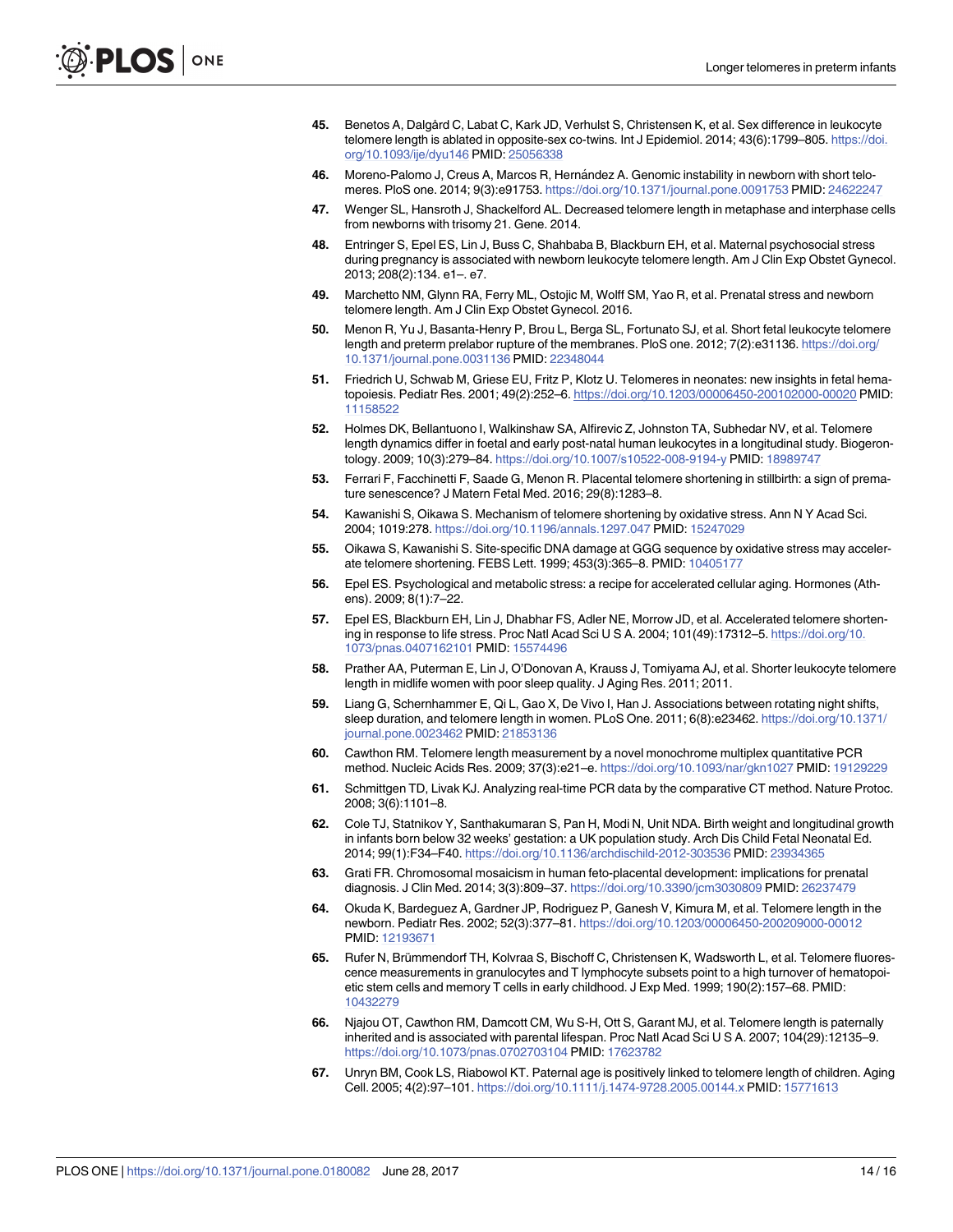- <span id="page-15-0"></span>**68.** Nordfjäll K, Svenson U, Norrback K-F, Adolfsson R, Lenner P, Roos G. The individual blood cell telomere attrition rate is telomere length dependent. PLoS Genet. 2009; 5(2):e1000375. [https://doi.org/10.](https://doi.org/10.1371/journal.pgen.1000375) [1371/journal.pgen.1000375](https://doi.org/10.1371/journal.pgen.1000375) PMID: [19214207](http://www.ncbi.nlm.nih.gov/pubmed/19214207)
- **69.** Asghar M, Bensch S, Tarka M, Hansson B, Hasselquist D. Maternal and genetic factors determine early life telomere length. Proceedings of the Royal Society of London B: Biological Sciences. 2015; 282 (1799):20142263.
- **70.** Mangino M, Hwang S-J, Spector TD, Hunt SC, Kimura M, Fitzpatrick AL, et al. Genome-wide metaanalysis points to CTC1 and ZNF676 as genes regulating telomere homeostasis in humans. Hum Mol Genet. 2012; 21(24):5385–94. <https://doi.org/10.1093/hmg/dds382> PMID: [23001564](http://www.ncbi.nlm.nih.gov/pubmed/23001564)
- **71.** Mangino M, Christiansen L, Stone R, Hunt SC, Horvath K, Eisenberg DT, et al. DCAF4, a novel gene associated with leucocyte telomere length. J Med Genet. 2015; 52(3):157–62. [https://doi.org/10.1136/](https://doi.org/10.1136/jmedgenet-2014-102681) [jmedgenet-2014-102681](https://doi.org/10.1136/jmedgenet-2014-102681) PMID: [25624462](http://www.ncbi.nlm.nih.gov/pubmed/25624462)
- **72.** Codd V, Nelson CP, Albrecht E, Mangino M, Deelen J, Buxton JL, et al. Identification of seven loci affecting mean telomere length and their association with disease. Nature Genet. 2013; 45(4):422–7. <https://doi.org/10.1038/ng.2528> PMID: [23535734](http://www.ncbi.nlm.nih.gov/pubmed/23535734)
- **[73](#page-8-0).** Levy D, Neuhausen SL, Hunt SC, Kimura M, Hwang S-J, Chen W, et al. Genome-wide association identifies OBFC1 as a locus involved in human leukocyte telomere biology. Proc Natl Acad Sci U S A. 2010; 107(20):9293–8. <https://doi.org/10.1073/pnas.0911494107> PMID: [20421499](http://www.ncbi.nlm.nih.gov/pubmed/20421499)
- **[74](#page-9-0).** Ehrenkranz RA, Younes N, Lemons JA, Fanaroff AA, Donovan EF, Wright LL, et al. Longitudinal growth of hospitalized very low birth weight infants. Pediatrics. 1999; 104(2):280–9.
- **[75](#page-9-0).** Smeets CC, Codd V, Samani NJ, Hokken-Koelega AC. Leukocyte Telomere Length in Young Adults Born Preterm: Support for Accelerated Biological Ageing. PloS one. 2015; 10(11):e0143951. [https://](https://doi.org/10.1371/journal.pone.0143951) [doi.org/10.1371/journal.pone.0143951](https://doi.org/10.1371/journal.pone.0143951) PMID: [26619005](http://www.ncbi.nlm.nih.gov/pubmed/26619005)
- **[76](#page-9-0).** Berrington J, Barge D, Fenton A, Cant A, Spickett G. Lymphocyte subsets in term and significantly preterm UK infants in the first year of life analysed by single platform flow cytometry. Clin Exp Immunol. 2005; 140(2):289–92. <https://doi.org/10.1111/j.1365-2249.2005.02767.x> PMID: [15807853](http://www.ncbi.nlm.nih.gov/pubmed/15807853)
- **77.** Scheible KM, Emo J, Yang H, Holden-Wiltse J, Straw A, Huyck H, et al. Developmentally determined reduction in CD31 during gestation is associated with CD8+ T cell effector differentiation in preterm infants. Clin Immunol. 2015; 161(2):65–74. <https://doi.org/10.1016/j.clim.2015.07.003> PMID: [26232733](http://www.ncbi.nlm.nih.gov/pubmed/26232733)
- **[78](#page-9-0).** Series I, Pichette J, Carrier C, Masson M, Bedard P, Beaudoin J, et al. Quantitative analysis of T and B cell subsets in healthy and sick premature infants. Early Hum Dev. 1991; 26(2):143–54. PMID: [1743119](http://www.ncbi.nlm.nih.gov/pubmed/1743119)
- **[79](#page-9-0).** Weng N-p, Granger L, Hodes RJ. Telomere lengthening and telomerase activation during human B cell differentiation. Proc Natl Acad Sci U S A 1997; 94(20):10827–32. PMID: [9380719](http://www.ncbi.nlm.nih.gov/pubmed/9380719)
- **[80](#page-9-0).** McLaren E. Live Births in England and Wales by Characteristics of Mother: The age and living arrangements of mothers based on birth registration data Office for National Statistics2014. Available from: [https://www.ons.gov.uk/peoplepopulationandcommunity/birthsdeathsandmarriages/livebirths/bulletins/](https://www.ons.gov.uk/peoplepopulationandcommunity/birthsdeathsandmarriages/livebirths/bulletins/livebirthsinenglandandwalesbycharacteristicsofmother1/2014-10-16) [livebirthsinenglandandwalesbycharacteristicsofmother1/2014-10-16.](https://www.ons.gov.uk/peoplepopulationandcommunity/birthsdeathsandmarriages/livebirths/bulletins/livebirthsinenglandandwalesbycharacteristicsofmother1/2014-10-16)
- **[81](#page-9-0).** Factor-Litvak P, Susser E, Kezios K, McKeague I, Kark JD, Hoffman M, et al. Leukocyte telomere length in newborns: implications for the role of telomeres in human disease. Pediatrics. 2016; 137(4):peds. 2015–3927.
- **[82](#page-9-0).** Akkad A, Hastings R, Konje J, Bell S, Thurston H, Williams B. Telomere length in small-for-gestationalage babies. BJOG. 2006; 113(3):318–23. <https://doi.org/10.1111/j.1471-0528.2005.00839.x> PMID: [16487204](http://www.ncbi.nlm.nih.gov/pubmed/16487204)
- [83](#page-9-0). Henckel E, Broström EB, Hedlin G, Roos G, Bohlin K. Prematurity and Lung Function in Relation to Telomere Length and Inflammation in 10-Year Old Children. Pediatr Res. 2011; 70:136. [https://doi.org/](https://doi.org/10.1203/PDR.0b013e3182207ce7) [10.1203/PDR.0b013e3182207ce7](https://doi.org/10.1203/PDR.0b013e3182207ce7) PMID: [21516056](http://www.ncbi.nlm.nih.gov/pubmed/21516056)
- **[84](#page-9-0).** Aviv A, Valdes AM, Spector TD. Human telomere biology: pitfalls of moving from the laboratory to epidemiology. Int J Epidemiol. 2006; 35(6):1424–9. <https://doi.org/10.1093/ije/dyl169> PMID: [16997848](http://www.ncbi.nlm.nih.gov/pubmed/16997848)
- **[85](#page-10-0).** Vassallo PF, Simoncini S, Ligi I, Chateau A-L, Bachelier R, Robert S, et al. Accelerated senescence of cord blood endothelial progenitor cells in premature neonates is driven by SIRT1 decreased expression. Blood. 2014; 123(13):2116–26. <https://doi.org/10.1182/blood-2013-02-484956> PMID: [24518759](http://www.ncbi.nlm.nih.gov/pubmed/24518759)
- **[86](#page-10-0).** Koppelstaetter C, Schratzberger G, Perco P, Hofer J, Mark W, Öllinger R, et al. Markers of cellular senescence in zero hour biopsies predict outcome in renal transplantation. Aging Cell. 2008; 7(4):491– 7. <https://doi.org/10.1111/j.1474-9726.2008.00398.x> PMID: [18462273](http://www.ncbi.nlm.nih.gov/pubmed/18462273)
- **87.** Gingell-Littlejohn M, McGuinness D, McGlynn LM, Kingsmore D, Stevenson KS, Koppelstaetter C, et al. Pre-transplant CDKN2A expression in kidney biopsies predicts renal function and is a future component of donor scoring criteria. PloS one. 2013; 8(7):e68133. [https://doi.org/10.1371/journal.pone.](https://doi.org/10.1371/journal.pone.0068133) [0068133](https://doi.org/10.1371/journal.pone.0068133) PMID: [23861858](http://www.ncbi.nlm.nih.gov/pubmed/23861858)